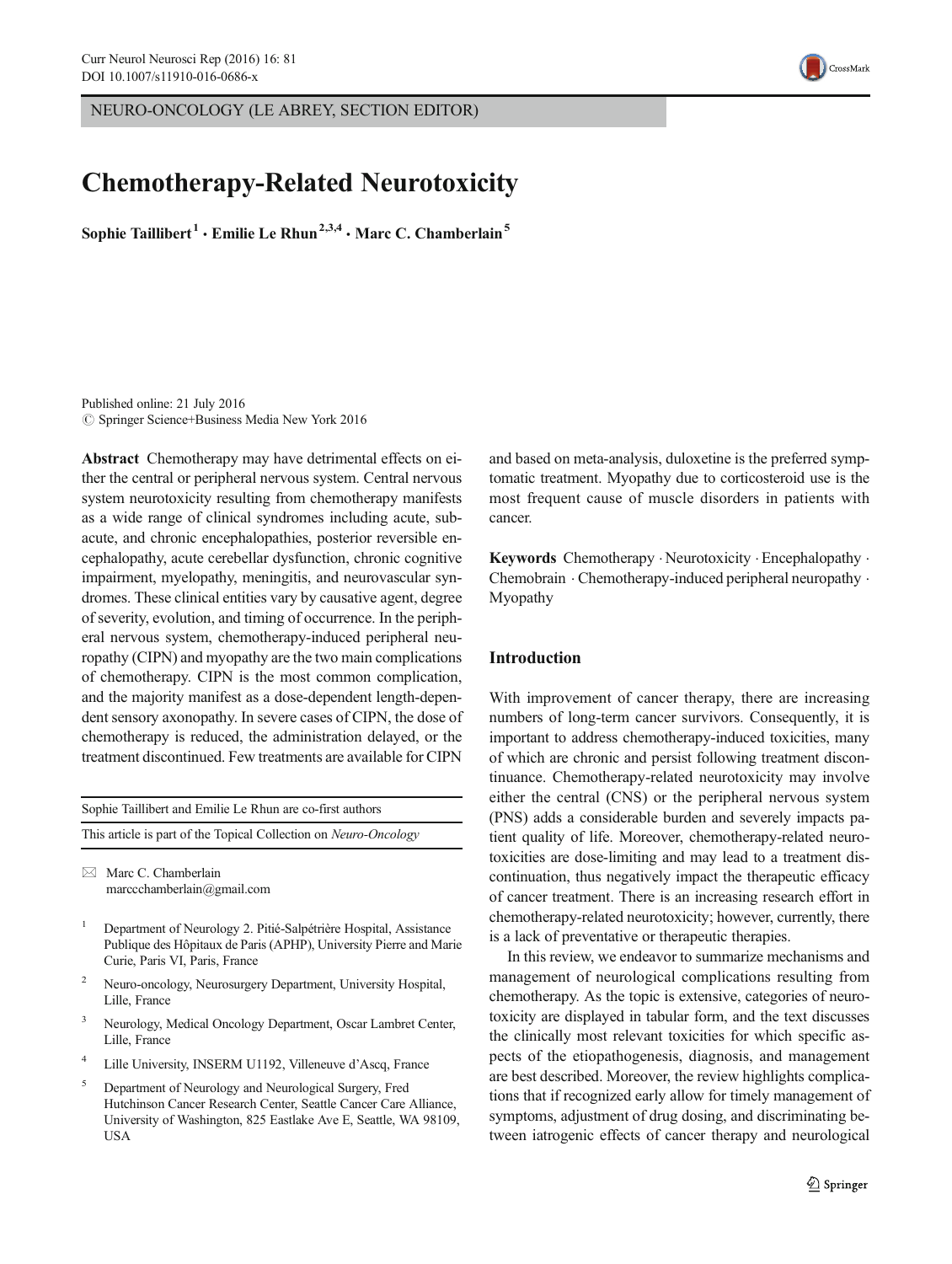progression due to cancer. For clarity, the side effects of chemotherapy occurring in the CNS and in the PNS are described separately, with an emphasis on long-term cognitive impairment and peripheral neuropathy, both highly detrimental and illustrative of chronic chemotherapyrelated neurotoxicity. Recent literature suggests the existence of shared mechanisms and relationships between these common neurotoxicities  $[1\bullet 2\bullet]$  $[1\bullet 2\bullet]$  $[1\bullet 2\bullet]$  $[1\bullet 2\bullet]$  $[1\bullet 2\bullet]$ .

## Methodology

Using the PubMed database, studies and reviews published regarding the neurotoxicity of chemotherapy were identified by using the search terms "chemotherapy" (or more specifically by agent) combined with the following terms: "neurotoxicity, neurologic complications, CNS, PNS, cognitive impairment, chemobrain, encephalopathy, cerebellar syndrome, posterior reversible encephalopathy, meningitis, neurovascular complications, myelopathy, peripheral neuropathy, myopathy.^ Prospective and large retrospective studies were used whenever possible and primarily those publications from 2011 to the present. Older references were used when not referred to in a more recent article or review.

## Central Nervous System

#### Encephalopathy

Encephalopathy is the most common chemotherapy-related toxicity affecting the CNS and may manifest as an alteration of consciousness, seizure, neurobehavioral disturbance, or focal neurological deficits [\[3](#page-10-0)–[5](#page-10-0)]. A variety of chemotherapy agents may be causative; the most relevant are detailed in Table [1.](#page-2-0) Acute encephalopathy presents proximate to chemotherapy administration whereas subacute encephalopathy is seen 1 week to 6 months posttreatment. Delayed encephalopathy is observed  $\geq 6$  months after treatment completion  $[2\bullet]$  $[2\bullet]$ . The differential diagnosis of encephalopathy includes causes other than chemotherapy (for example, metabolic/endocrine disturbances, CNS infection and metastatic disease to the CNS) that require investigation and appropriate treatment when identified [\[3](#page-10-0)–[5](#page-10-0)].

Systemic high-dose methotrexate (MTX) is illustrative as MTX can cause acute, subacute, or chronic encephalopathy (Table [1\)](#page-2-0). The acute syndrome (generally altered mental status) is reversible and does not contraindicate further treatment [[6\]](#page-10-0). A subacute "stroke-like" syndrome, characterized by transient (<72 h) focal neurologic deficits, confusion, and occasionally seizures can occur within days to weeks after treatment [12]. Delayed leukoencephalopathy is most often manifest radiographically wherein MRI shows diffuse white matter hyperintensities on T2-weighted/fluid attenuation inversion recovery (FLAIR) sequences and brain parenchymal volume loss. Leukoencephalopathy may be asymptomatic or range from mild cognitive impairment to a progressive dementia with ataxia, alteration of consciousness, seizures, and focal deficits [[6](#page-10-0)]. The occurrence of leukoencephalopathy is in part related to the total cumulative dose of MTX and previous CNS-directed radiotherapy. Homocysteine toxicity, altered folate homeostasis, and direct neuronal damage have been posited as causal mechanisms of MTX neurotoxicity [56]. Dextromethorphan, an antagonist of N-methyl-D-aspartate (NMDA) receptors, has been proposed as a treatment in that homocysteine is an agonist of NMDA receptors [\[57](#page-11-0)].

A minority of patients (as many as 30 %) treated with ifosfamide develop an acute encephalopathy within hours or days of administration. Risk factors include a prior history of ifosfamide-related encephalopathy, schedule of administration (non-continuous intravenous administration), renal impairment, low serum albumin, or concomitant administration of aprepitant [[7,](#page-10-0) [8](#page-10-0)]. Movement disorders, an extrapyramidal syndrome, ataxia, myoclonus, and complex partial status epilepticus can be observed [[9](#page-10-0), [10](#page-10-0)]. Ifosfamide-related encephalopathy is usually spontaneously reversible, and methylene blue is often administered as a treatment. Methylene blue is believed to inhibit ifosfamide metabolites that result in oxidative mitochondrial toxicity, inhibits amine oxidase activity, and prevents formation of the neurotoxic chloroacetaldehyde metabolite [[58](#page-11-0)].

Cisplatin-induced encephalopathy is rare, occurs primarily with intra-arterial administration and is related to selective arterial streaming within the CNS resulting in focal neurological deficits [\[4](#page-10-0)]. Encephalopathy due to 5-fluorouracil (5FU) manifests radiographically as transient multifocal contrast enhancing lesions associated with elevated serum ammonia levels [[11](#page-10-0)]. Patients who lack the catabolic enzyme dihydropyrimidine dehydrogenase (DPD) are at increased risk [\[59](#page-11-0)].

The combination of CNS-directed radiation therapy and chemotherapy appears to result in more frequent and severe instances of leukoencephalopathy although no comparative study is available [\[13\]](#page-10-0). Particularly notable are instances of disseminated necrotizing leukoencephalopathy observed in primary CNS lymphoma patients following treatment with high-dose MTX and whole brain irradiation [\[13](#page-10-0)]. Agents other than MTX that manifest synergistic radiation-associated cognitive toxicity include cytarabine, nitrosoureas, cisplatin, etoposide, or dactinomycin. As a consequence, MTX should be avoided after whole brain irradiation whenever possible, and prospective cognitive evaluation should be considered in clinical trials combining radiotherapy and chemotherapy for CNS tumors [\[13\]](#page-10-0).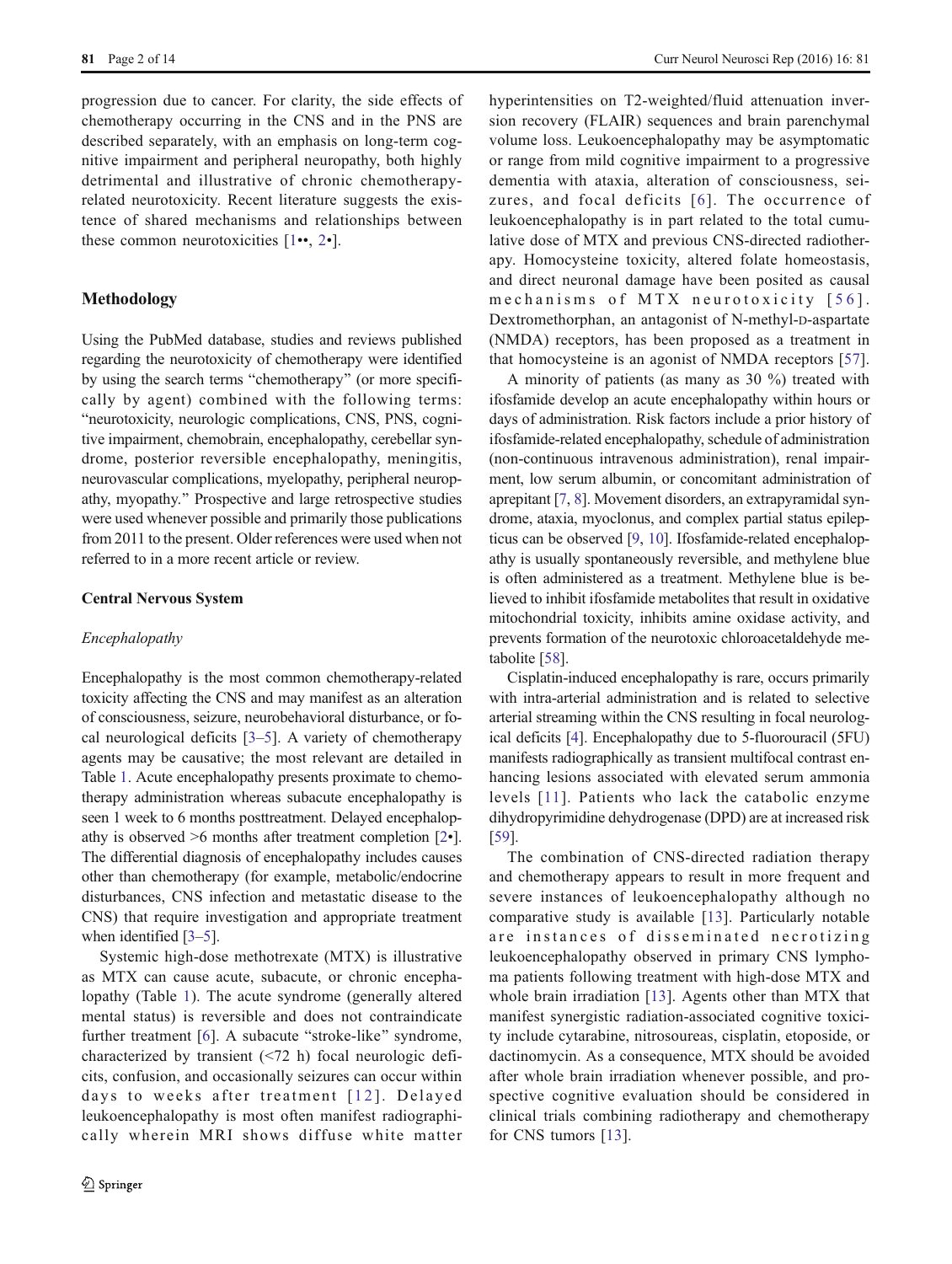# <span id="page-2-0"></span>Table 1 Central nervous system toxicities of chemotherapy agents

| Nature (reference)                                                                               | Drugs                                                                                                                                                                                                                                                                                                                                                                                                                                             | Clinical and radiographic findings                                                                                                                                                                                                                                               | Differential diagnosis                                                                                                                                                                                                                                                                                                                                                                                                                                                |
|--------------------------------------------------------------------------------------------------|---------------------------------------------------------------------------------------------------------------------------------------------------------------------------------------------------------------------------------------------------------------------------------------------------------------------------------------------------------------------------------------------------------------------------------------------------|----------------------------------------------------------------------------------------------------------------------------------------------------------------------------------------------------------------------------------------------------------------------------------|-----------------------------------------------------------------------------------------------------------------------------------------------------------------------------------------------------------------------------------------------------------------------------------------------------------------------------------------------------------------------------------------------------------------------------------------------------------------------|
| Acute<br>encephalopathy<br>$[3-11]$                                                              | Intra-CSF methotrexate<br>Intra-CSF cytarabine<br>Intravenous high-dose methotrexate<br>Intravenous high-dose thiotepa<br>5-FU (hyperamoniema)<br>Capecitabine, ifosfamide<br>Cisplatin: (intraarterial > intravenous)<br>Mitomycine C, high-dose fludarabine,<br>high-dose BCNU, high-dose<br>etoposide, high-dose L-asparaginase,<br>high-dose pentostatine, nelarabine,<br>vincristine, gemcitabine,<br>chlorambucil, paclitaxel, procarbazine | Seizures, confusion, disorientation,<br>lethargy                                                                                                                                                                                                                                 | Deficiency in thiamine (Wernicke)<br>metabolic<br>hyponatremia, hyperammonemia,<br>organ failure<br>Infections:<br>CNS or systemic<br>CNS progression, tumor, CSF flow<br>obstruction + hydrocephalus<br>Paraneoplastic syndrome<br>Treatment-related:<br>Steroids, antibiotics, anticonvulsants,<br>pain-killers, narcotics, antiemetics<br>(ondensetron and aprepitant),<br>anticancer targeted therapies, and<br>immunotherapy, CNS irradiation,<br>overmedication |
| Acute/subacute encephalopathy<br>$[3-6, 12]$                                                     | Intra-CSF methotrexate<br>High-dose intravenous methotrexate                                                                                                                                                                                                                                                                                                                                                                                      | Stroke-like syndrome<br>Normal CSF                                                                                                                                                                                                                                               | Stroke                                                                                                                                                                                                                                                                                                                                                                                                                                                                |
| Delayed, chronic,<br>leukoencephalopath [3-6, 13]                                                | Cisplatin<br>High risk if intra-CSF cumulative dose<br>of methotrexate $>140$ mg<br>Combined radiation therapy with high-<br>dose intravenous/intra-CSF<br>chemotherapy                                                                                                                                                                                                                                                                           | MRI: restricted diffusion<br>Subcortical-frontal syndrome, mutism-<br>akinetism<br>CSF: ^protein<br>MRI: cortical atrophy, diffuse white<br>matter $\uparrow$ T2W and FLAIR signal,                                                                                              |                                                                                                                                                                                                                                                                                                                                                                                                                                                                       |
| Posterior reversible (leuko)                                                                     | Combined radiation therapy +<br>chemotherapy: methotrexate,<br>aracytine, cisplatin, etoposide,<br>nitrosoureas, dactinomycin<br>High-dose pentostatin, high-dose<br>fludarabine, hydroxyurea<br>Intra-CSF methotrexate, Cytarabine,                                                                                                                                                                                                              | ventricular dilatation<br>Headache, visual field deficit, change                                                                                                                                                                                                                 | Anticancer therapies, toxic and                                                                                                                                                                                                                                                                                                                                                                                                                                       |
| encephalopathy (PRES) [13]                                                                       | gemcitabine, ifosfamide, paclitaxel,<br>vinflunine, vincristine, cisplatin,<br>carboplatin, oxaliplatin,<br>cyclophosphamide                                                                                                                                                                                                                                                                                                                      | in mental status and seizures.<br>MRI: reversible cortical and<br>subcortical high-signal lesions on<br>T2-W and FLAIR sequences usually<br>without enhancement, $\downarrow$ signal<br>intensity on diffusion-weighted and<br>↑ apparent diffusion coefficient MRI              | metabolic, encephalitis, venous<br>thrombosis, stroke                                                                                                                                                                                                                                                                                                                                                                                                                 |
| Chronic cognitive impairment<br>$[14-25, 26, 27, 28, 29-37]$                                     | Potentially all systemic chemotherapy<br>regimens                                                                                                                                                                                                                                                                                                                                                                                                 | MRI: $\downarrow$ gray and white matter volume<br>in the frontal-temporal lobes<br>fMRI: $\downarrow$ bilateral anterior frontal/left<br>anterior cingulate cortex activation<br>during multitasking and $\uparrow$ activation<br>in the posterior frontal and parietal<br>lobes | Cancer<br>treatment-related:<br>hormonal therapy, targeted anticancer<br>therapies, CNS irradiation                                                                                                                                                                                                                                                                                                                                                                   |
| Acute pancerebellar syndrome<br>[4, 38]                                                          | High-dose intravenous cytarabine $(>3 g)$<br>m <sup>2</sup><br>Capecitabine<br>5-FU (subacute > acute), vincristine<br>(rare)                                                                                                                                                                                                                                                                                                                     | Encephalopathy followed by pan-<br>cerebellar syndrome<br>MRI: cerebellar atrophy, reversible and<br>diffuse leukoencephalopathy                                                                                                                                                 | Vitamin B1 deficit<br>Tumor invasion<br>Vascular<br>Paraneoplastic                                                                                                                                                                                                                                                                                                                                                                                                    |
| Aseptic meningitis<br>$[4, 39 - 42]$                                                             | Any intra-CSF chemotherapy                                                                                                                                                                                                                                                                                                                                                                                                                        | Mimics bacterial<br>Meningitis<br>CSF: pleocytosis,<br>$\uparrow$ protein                                                                                                                                                                                                        | Bacterial or fungal meningitis,<br>Subarachnoid hemorrhage                                                                                                                                                                                                                                                                                                                                                                                                            |
| Bacterial and fungal meningitis [4,<br>$40, 42 - 44$ ]                                           | Any intra-CSF chemotherapy                                                                                                                                                                                                                                                                                                                                                                                                                        |                                                                                                                                                                                                                                                                                  |                                                                                                                                                                                                                                                                                                                                                                                                                                                                       |
| CNS infections: CMV, HHV-6,<br>fungal, [4, 40, 44]<br>CNS infections: HSV,<br>toxoplasmosis, VZV | High-dose regimen/post-transplant (0-<br>1 month)<br>High-dose regimen/post-transplant<br>$(1-6$ months)                                                                                                                                                                                                                                                                                                                                          |                                                                                                                                                                                                                                                                                  |                                                                                                                                                                                                                                                                                                                                                                                                                                                                       |
| [4, 40, 44]<br>CNS infection: VZV, progressive<br>multifocal leukoencephalopathy<br>[4, 40, 44]  | High-dose regimen post-transplant<br>$($ >6 months)                                                                                                                                                                                                                                                                                                                                                                                               |                                                                                                                                                                                                                                                                                  |                                                                                                                                                                                                                                                                                                                                                                                                                                                                       |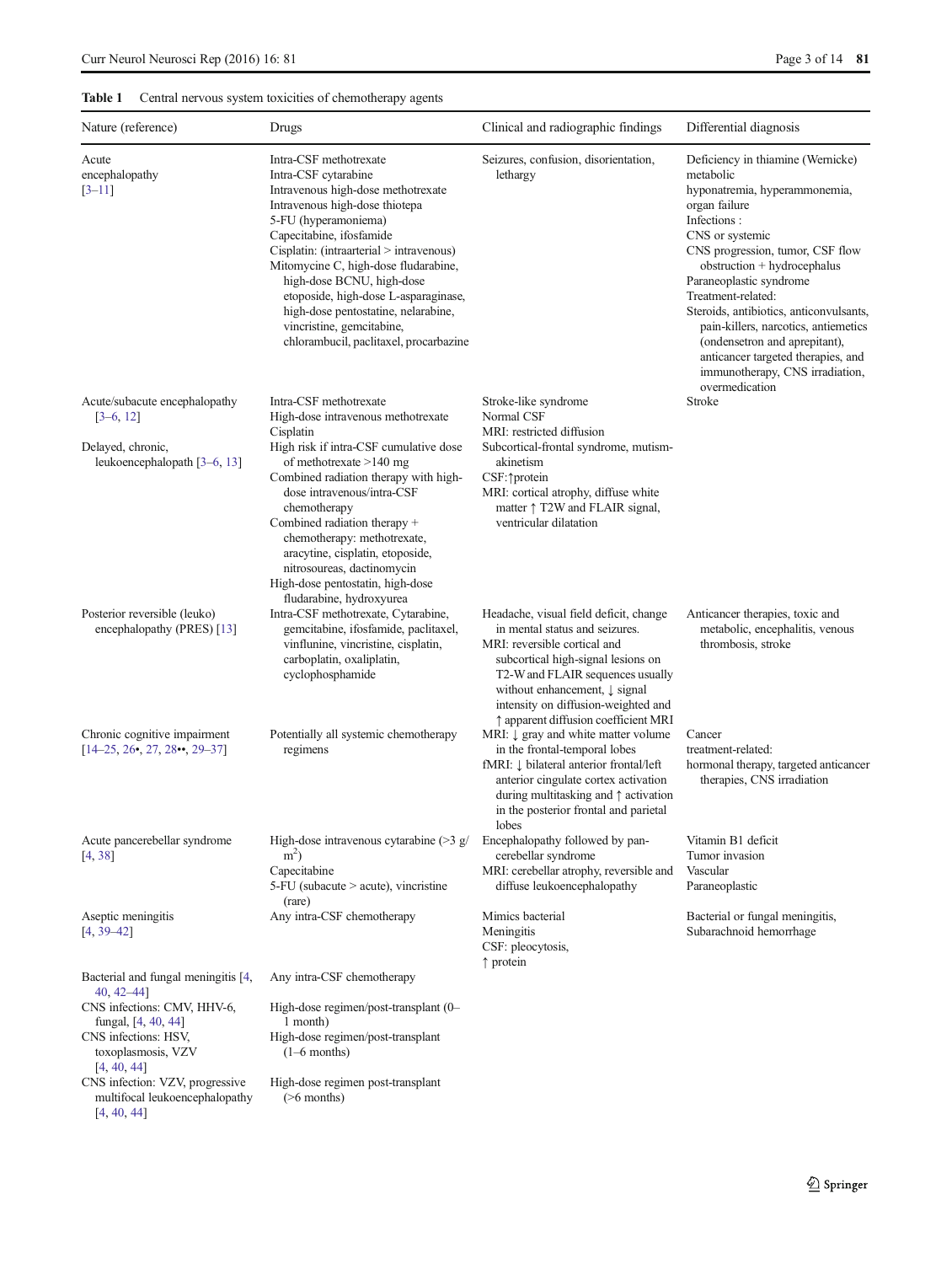#### Table 1 (continued)

| Nature (reference)                                                                                                                                                                           | Drugs                                                                                                                                                                                                                                                                                                                                                                                                                                                                                                                                 | Clinical and radiographic findings                                                                                                                                                                                                                                                                                 | Differential diagnosis                                                                                                                                                                                                                                                                                              |
|----------------------------------------------------------------------------------------------------------------------------------------------------------------------------------------------|---------------------------------------------------------------------------------------------------------------------------------------------------------------------------------------------------------------------------------------------------------------------------------------------------------------------------------------------------------------------------------------------------------------------------------------------------------------------------------------------------------------------------------------|--------------------------------------------------------------------------------------------------------------------------------------------------------------------------------------------------------------------------------------------------------------------------------------------------------------------|---------------------------------------------------------------------------------------------------------------------------------------------------------------------------------------------------------------------------------------------------------------------------------------------------------------------|
| Neurovascular 0-1 month<br>[4, 45, 46]                                                                                                                                                       | Intracranial hemorrhage:<br>L-asparaginase, intraventricular<br>device<br>Stroke (arterial ischemia): cisplatin,<br>intra-CSF or intravenous high-dose<br>methotrexate, cyclophosphamide,<br>$5-FU$<br>Sinus/cortical vein thrombosis:<br>L-asparaginase<br>Thrombotic microangiopathy:<br>mitomycin C, gemcitabine<br>Subdural hematoma: high-dose regimen<br>Epidural hematoma: any intra-CSF<br>chemotherapy with thrombocytopenia<br>Subarachnoid hemorrhage: high-dose<br>regimen, any chemotherapy inducing<br>thrombocytopenia |                                                                                                                                                                                                                                                                                                                    | Leukemic cell infiltration,<br>disseminated intravascular<br>coagulation, dehydration, sepsis-<br>related coagulopathy,<br>disseminated aspergillosis,<br>mucormycosis, fungal mycotic<br>aneurysm, brain metastases<br>spontaneous bleeding,<br>choriocarcinoma, intraventricular<br>device, antiangiogenic agents |
| Headache $0-1$ month $[4]$                                                                                                                                                                   | Capecitabine, fludarabine, high-dose<br>methotrexate, hydroxyurea, intra-CSF<br>cytarabine, intra-CSF methotrexate,<br>nelarabine, mechlorethamine,<br>temozolomide                                                                                                                                                                                                                                                                                                                                                                   |                                                                                                                                                                                                                                                                                                                    | Venous thrombosis, any cause of<br>intracranial hypertension, CNS<br>tumor progression, intracranial or<br>subarachnoid hemorrhage, intra-<br>CNS infection, posterior reversible<br>leukoencephalopathy syndrome                                                                                                   |
| Seizures (without associated<br>encephalopathy) $0-1$ month [4,<br>47]                                                                                                                       | High-dose busulfan, 5-FU, cisplatin,<br>paclitaxel, ifosfamide, paclitaxel,<br>ifosfamide, intra-CSF methotrexate,<br>etoposide, chlorambucil, gemcitabine,<br>carmustine wafer, hydroxyurea,<br>nelarabine, vincristine                                                                                                                                                                                                                                                                                                              |                                                                                                                                                                                                                                                                                                                    | CNS progression, pseudo-<br>progression (necrosis), CNS<br>infections                                                                                                                                                                                                                                               |
| SIADH [4]<br>Extrapyramidal syndrome                                                                                                                                                         | Cisplatin, Vincristine,<br>cyclophosphamide<br>5-FU, doxorubicin, cytarabine,                                                                                                                                                                                                                                                                                                                                                                                                                                                         |                                                                                                                                                                                                                                                                                                                    |                                                                                                                                                                                                                                                                                                                     |
| (dystonia/abnormal movements)<br>[4]                                                                                                                                                         | ifosfamide                                                                                                                                                                                                                                                                                                                                                                                                                                                                                                                            |                                                                                                                                                                                                                                                                                                                    |                                                                                                                                                                                                                                                                                                                     |
| Transient cortical blindness [4]                                                                                                                                                             | Etoposide, vincristine, cisplatin,<br>high-dose fludarabine                                                                                                                                                                                                                                                                                                                                                                                                                                                                           |                                                                                                                                                                                                                                                                                                                    | Stroke                                                                                                                                                                                                                                                                                                              |
| Other: encephalitis, seizures, visual<br>loss, communicating<br>hydrocephalus, pseudotumor<br>cerebri-like syndrome, conus<br>medullaris/cauda equine<br>syndrome, radiculopathy,<br>[4, 48] | Whole brain irradiation $+$ high-dose<br>intravenous or intra-CSF<br>methotrexate or liposomal cytarabine                                                                                                                                                                                                                                                                                                                                                                                                                             |                                                                                                                                                                                                                                                                                                                    |                                                                                                                                                                                                                                                                                                                     |
| Myelopathy [4, 39, 49–55]                                                                                                                                                                    | Intra-CSF: methotrexate most frequent<br>Intra-CSF AraC, liposomal-cytarabine,<br>thiotepa less frequent<br>Intravenous cisplatin± high-dose<br>carmustine<br>nelarabine<br>With most agents, previous intra-CSF<br>treatments or radiation increase risk                                                                                                                                                                                                                                                                             | Back pain followed by paraparesis,<br>poor clinical evolution after<br>methotrexate with 60 % irreversible<br>paraparesis.<br>Clinical evolution is variable with the<br>other drugs (from reversible to<br>irreversible)<br>CSF: ^protein<br>MRI: spinal cord swelling, 1T2WI<br>signal,<br>±contrast-enhancement | Immunotherapy (ipilimumab),<br>epidural metastases, compressive<br>epidural hemorrhage or hematoma<br>after lumbar puncture<br>(thrombocytopenia), delayed<br>progressive and irreversible post-<br>spinal irradiation, paraneoplastic<br>disorders, chronic steroid-related<br>epidural lipomatosis                |

CNS central nervous system, 5-FU 5-fluorouracil, CMV cytomegalovirus, CSF cerebrospinal fluid, ↓ decreased, ↑ elevated, FLAIR fluid attenuation inversion recovery, Gd gadolinium, HHV human Herpes virus, HSV Herpes simplex virus, MR magnetic resonance, fMRI functional magnetic resonance imaging, T2WI T2 weighted-images, VZV varicella-zoster virus, SIADH syndrome of inappropriate ADH

## Posterior Reversible Encephalopathy Syndrome

A number of cancer agents may cause a posterior reversible encephalopathy syndrome (PRES) (Table [1\)](#page-2-0) [\[60\]](#page-11-0). Headache, seizures, altered state of consciousness, and visual disturbances (hemianopia, hallucinations, cortical blindness) are the main clinical features [\[60](#page-11-0), [61](#page-11-0)]. Hypertension is frequent, regardless of the etiology, but not invariant and may precede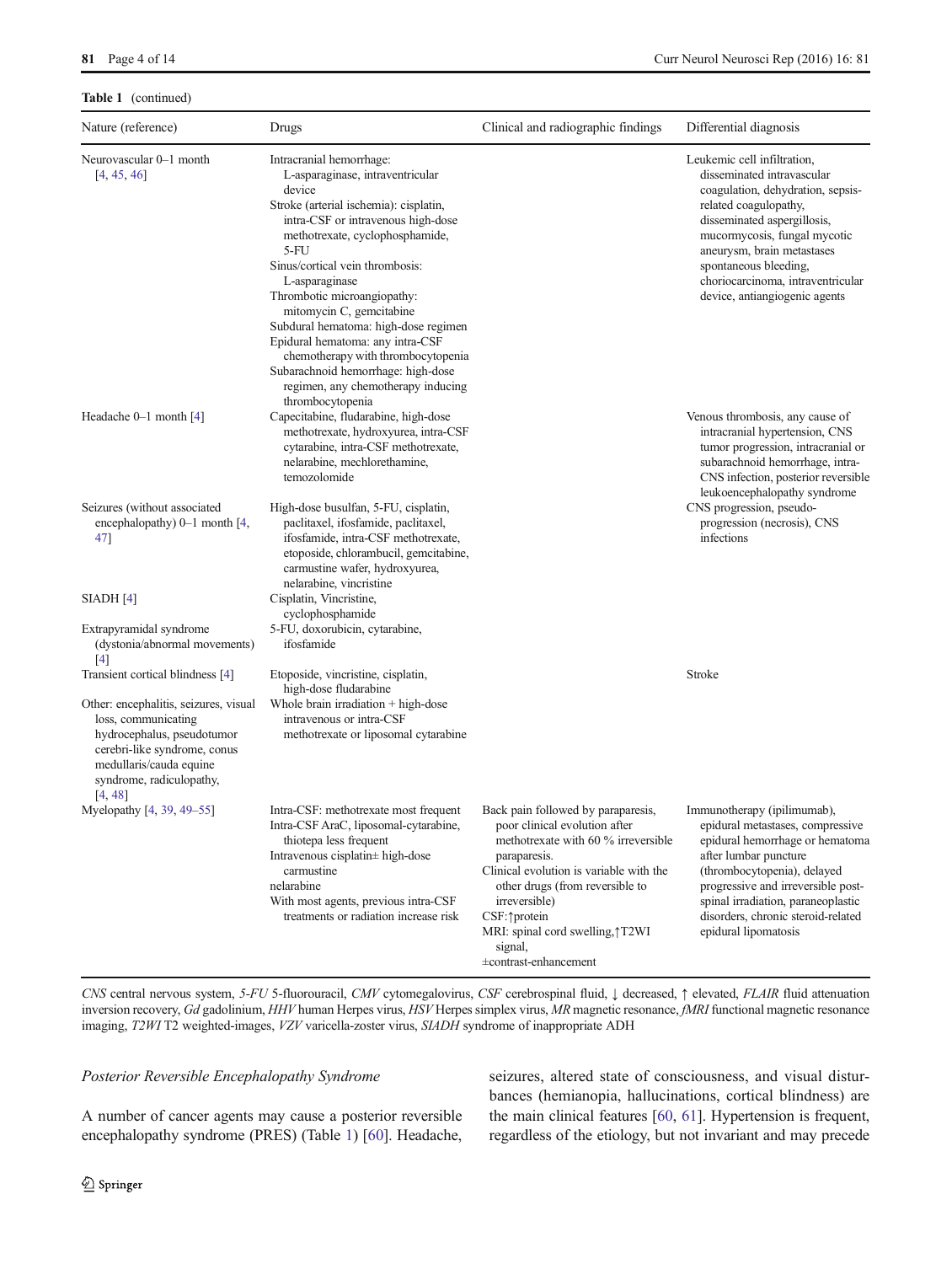the neurologic syndrome. MRI demonstrates symmetric parieto-occipital T2/FLAIR white matter hyperintensities, but topographic variations often occur [[62\]](#page-11-0). The precipitating event is acute endothelial cell damage resulting in a cerebral microangiopathy, cerebrovascular dysregulation, and vasogenic edema. Lowering of blood pressure, supportive care, and discontinuance or at least reduction of the causal drug are the mainstay of the treatment. Resolution of PRES is anticipated within weeks. Reintroduction of the causative agent should be avoided as recurrence of PRES may occur [\[62\]](#page-11-0).

### Long-Term Cognitive Impairment

With an increase in long-term cancer survivors, persistent post-chemotherapy cognitive impairment has been increasingly observed particularly in breast cancer patients after adjuvant chemotherapy and in hematological malignancies. The reported incidence is 15 to 50 % and, cognitive impairment may persist years after treatment [[14](#page-10-0)]. Moreover, in a small subset of patients, continued cognitive decline over time following treatment has been reported [\[14](#page-10-0), [15](#page-10-0)].

This entity termed "chemobrain" or "chemofog" consists of a decline in memory, attention, and executive functions (processing speed, verbal and visuospatial abilities, multitasking, goal-directed behavior) [\[15](#page-10-0)–[17](#page-10-0)]. The syndrome is independent of depression, anxiety, or fatigue, which are nonetheless disorders considered in the differential diagnosis. The entity of chemobrain remains challenging to diagnose due to a lack of a standardized definition and method of cognitive assessment; discrepancies between subjective complaints by patients and objective testing; lack of longitudinal analysis with baseline cognitive evaluation; heterogeneity of cancer treatments; presence of confounding factors such as associated treatment (hormonal therapy, surgery, and radiation); hostrelated factors (genetics, educational level, age, cognitive reserve, immune and inflammatory status, menopause, fatigue, and other comorbidities); and disease-related factors (disease status, chronic graft versus host disease, cytokines, and tumor genetics) [[15,](#page-10-0) [17,](#page-10-0) [18\]](#page-10-0). Furthermore, the presence of significant cognitive impairment at time of diagnosis before treatment is seen in 20–30 % of leukemia patients, 15–75 % of breast cancer patients, and 45 % of colon cancer patients compound the difficulty in rendering a diagnosis. In colon cancer patients, cognitive impairment persisted over time (2 years after treatment completion) and was not related to chemotherapy [\[19,](#page-10-0) [20\]](#page-10-0).

Hypothesis as to causation include genetic vulnerability such as polymorphisms of apolipoprotein E4 (APOE4) allele) and catechol-O-methyltransferase (COMT) genotype that may predispose to post-chemotherapy cognitive impairment [\[21](#page-10-0)–[23\]](#page-10-0). Patients with certain specific single nucleotide polymorphisms (SNPs) in the promoter region of proinflammatory cytokines appear also to be at greater risk for cognitive complaints [\[24\]](#page-10-0). Cytokine deregulation may play a role, with studies showing that increased serum tumor necrosis factor- and decreased interleukin-6 levels are correlated with smaller hippocampal volume and lower verbal memory performances in breast cancer patients previously treated with chemotherapy [\[25](#page-10-0)]. Significant elevations of the soluble proinflammatory cytokine tumor necrosis factor receptor 2 are reported in association with adjuvant chemotherapy and radiation exposure in breast cancer patients [\[18,](#page-10-0) [26](#page-10-0)•]. These levels fall during the 12 months after conclusion of adjuvant chemotherapy, and as systemic levels normalize, there is also normalization of cerebral metabolism by brain imaging [\[18](#page-10-0), [26](#page-10-0)•]. In contrast, no correlation was found between the elevated cytokines levels and cognitive impairment in colon cancer patients [[20](#page-10-0)]. Chemotherapy might also accelerate the aging process through free radical production, accumulation of DNA damage, decrease in telomerase activity, inhibition of DNA repair, and immunological dysfunction [[17](#page-10-0), [18](#page-10-0)].

Brain imaging studies performed mostly in breast cancer patients who received adjuvant treatment have consistently shown lower gray and white matter volume particularly in the frontal and temporal lobes [\[22](#page-10-0), [25,](#page-10-0) [28](#page-10-0)••, [29](#page-10-0)–[31\]](#page-10-0). These MRI structural changes have been correlated to self-reported difficulties and objective impairment in executive function and memory performance, and to cytokines levels [\[18,](#page-10-0) [22\]](#page-10-0). Decrease in fractional anisotropy in the fronto-parietooccipital lobes may explain reduced attention through impairment of network connectivity [\[27,](#page-10-0) [28](#page-10-0)••]. Functional imaging demonstrates a pattern of decreased anterior frontal cortex activation and increased activation in posterior frontal regions during multi-tasking [\[28](#page-10-0)••]. These findings were correlated with subjective and objective executive impairment and may reflect impaired working memory and associated compensatory mechanisms (recruitment of broader networks to obtain the same performance level as controls) [[28](#page-10-0)••]. It has been proposed that these findings explain the frequent dissociation between subjective cognitive complaints and objective perfor-mance that are often within normal limits [\[19\]](#page-10-0).

No specific treatment has been established notwithstanding studies involving the use of modafinil, methylphenidate, and donepezil. Differing cognitive and behavioral interventions, including some based on computerized tools and some group-based, aimed at developing compensatory strategies, have been recently evaluated and may be of some utility [[17,](#page-10-0) [32](#page-11-0)–[35\]](#page-11-0). In breast cancer patients, a sustained improvement in self-reported cognitive complaints, objective neuropsychological test performance, was observed with a normalization of electroencephalography (EEG) patterns in the intervention group as compared with the control group [\[32](#page-11-0), [33,](#page-11-0) [36\]](#page-11-0). It has been suggested that EEG may be a useful biomarker of cognitive changes and may have utility in the prospective assessment of this disorder [\[18](#page-10-0), [37](#page-11-0)]. Patients have variable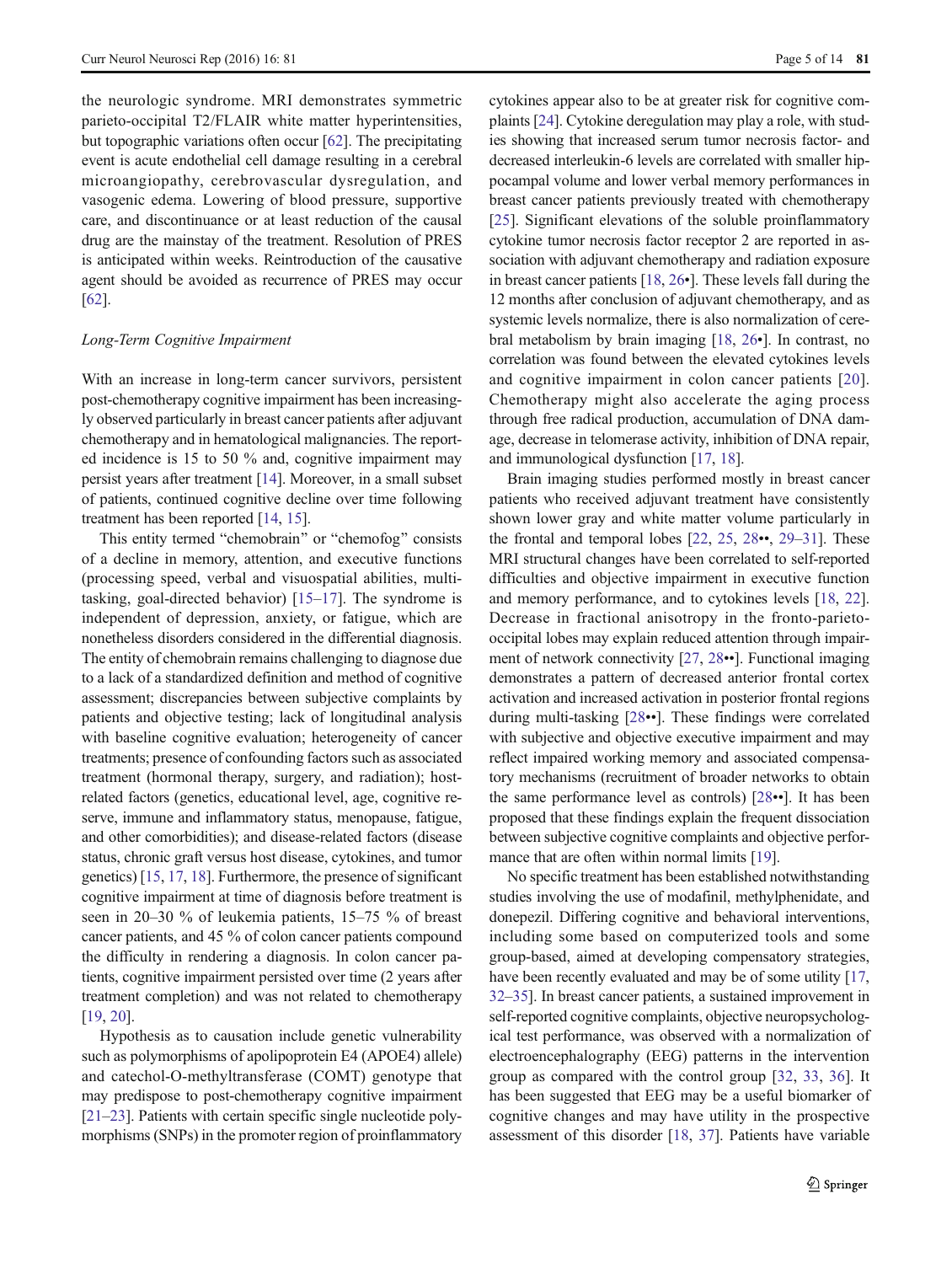cognitive reserve at the time of cancer diagnosis that likely influences the cognitive impact of cancer treatment [\[18](#page-10-0)]. Consequently, host factors and individual vulnerability may be just as important as treatment in causing chronic cognitive impairment [\[18](#page-10-0)].

## Acute Pancerebellar Syndrome

An acute pancerebellar syndrome is most often secondary to high-dose cytarabine (incidence 30 %) or 5-FU but may occur with other agents (Table [1\)](#page-2-0) [[4,](#page-10-0) [38\]](#page-11-0). The differential diagnosis of an acute pancerebellar syndrome includes brain metastases as well as paraneoplastic disorders. Risk factors for cytarabine-associated cerebellar syndrome include age over 40 years, abnormal liver or renal function, underlying neurologic impairment, and total cumulative cytarabine dose of >30 g. Clinical onset is most often within the first week but may be delayed for several weeks. A diffuse encephalopathy usually precedes the cerebellar syndrome. MRI is typically normal though occasional diffuse FLAIR/T2 hyperintensities are present. Cytarabine should be discontinued. Clinical improvement is variable and may be totally or partially reversible or irreversible [[38\]](#page-11-0). Less frequently, a cerebellar syndrome of acute onset and delayed occurrence may occur after 5-FU administration. The syndrome is dose-dependent and usually spontaneously reversible with supportive care. 5-FU should be discontinued as re-challenge often results in reappearance of the syndrome. Patients who lack DPD are at increased risk [\[59\]](#page-11-0).

#### Aseptic Meningitis

The most common toxicity of intra-CSF chemotherapy is a treatment-related transient aseptic meningitis or arachnoiditis [\[4](#page-10-0), [39](#page-11-0)–[42](#page-11-0)]. Clinical features, common to all meningitic syndromes, include fever, headache, nausea, vomiting, meningismus, photophobia, and CSF pleocytosis [\[41](#page-11-0)]. Most patients are effectively treated with oral antipyretics, antiemetics, and corticosteroids [[39\]](#page-11-0). Resolution of the syndrome typically is within 5 days, but symptoms can be suggestive of an infectious meningitis or progression of leptomeningeal metastases. Rarely, an adhesive arachnoiditis with CSF flow disturbance, ultimately culminating in a communicating hydrocephalus can occur [[39,](#page-11-0) [40\]](#page-11-0).

#### CNS Infection

intraventricular) may be employed with or without device removal [[4](#page-10-0), [40](#page-11-0)].

Immunosuppression is a direct consequence of systemic chemotherapy. CNS (meningeal or parenchymal) infections such as Candida, Nocardia, Aspergillus, Cytomegalovirus (CMV), Toxoplasmosis, JC virus, and herpes viruses (HSV, HHV-6, VHV) are not infrequent particularly following highly myelosuppressive chemotherapy regimens [\[4](#page-10-0), [40,](#page-11-0) [44](#page-11-0)]. Posttransplant patients manifest differing infections according to time from transplant (Table [1\)](#page-2-0).

### Neurovascular Complications

Neurovascular complications include arterial ischemia (seen with cisplatin), venous thrombosis and intracranial hemorrhage (L-asparaginase), subarachnoid hemorrhage, subdural hematoma (high-dose regimens resulting in profound thrombocytopenia), and thrombotic microangiopathy (mitomycin) (Table [1\)](#page-2-0) [[4,](#page-10-0) [63](#page-11-0)]. Neurovascular complications are relatively rare aside from intracranial hemorrhage (mostly subdural) that is observed in up to 20 % of patients with acute leukemia [[4\]](#page-10-0).

Cisplatin-induced ischemic strokes are most frequent within 10 days of treatment and following the first cycle of chemotherapy [\[45](#page-11-0)]. L-asparaginase causes intracranial hemorrhage in up to 5 % of leukemia patients as a result of superior sagittal sinus or cortical vein thrombosis [\[4](#page-10-0), [45\]](#page-11-0). Clinical presentation is variable ranging from an isolated headache to severe intracranial hypertension, hemiparesis, seizures, and encephalopathy. Imaging typically shows a hemorrhagic venous stroke. Treatment is both supportive and administration of anticoagulation. As L-asparaginase induces hyperfibrinogenemia and an antithrombin III deficit, antithrombin concentrates and low-molecular weight heparin have also been proposed as treatment [[46](#page-11-0)]. The majority of patients recover from L-asparaginase venous thrombosis; however, 10 % die as a result of this complication. The reintroduction of L-asparaginase is discussed on a case-by-case basis, given the central role of this agent in treating acute lymphoblastic leukemia.

# Isolated Neurologic Symptoms

Seizures and headaches are the most frequent isolated neurologic symptoms related to chemotherapy. For example, seizures may be caused directly by chemotherapy (busulfan), or indirectly by hyperhydration (cisplatin), renal impairment (cisplatin, MTX), or by the syndrome of inappropriate ADH (vincristine) [[3,](#page-10-0) [4](#page-10-0)]. The risk of seizure with busulfan (primarily used as a component of a transplant conditioning regimen) is approximately 10 %, and consequently, seizure prophylaxis is recommended [[47\]](#page-11-0).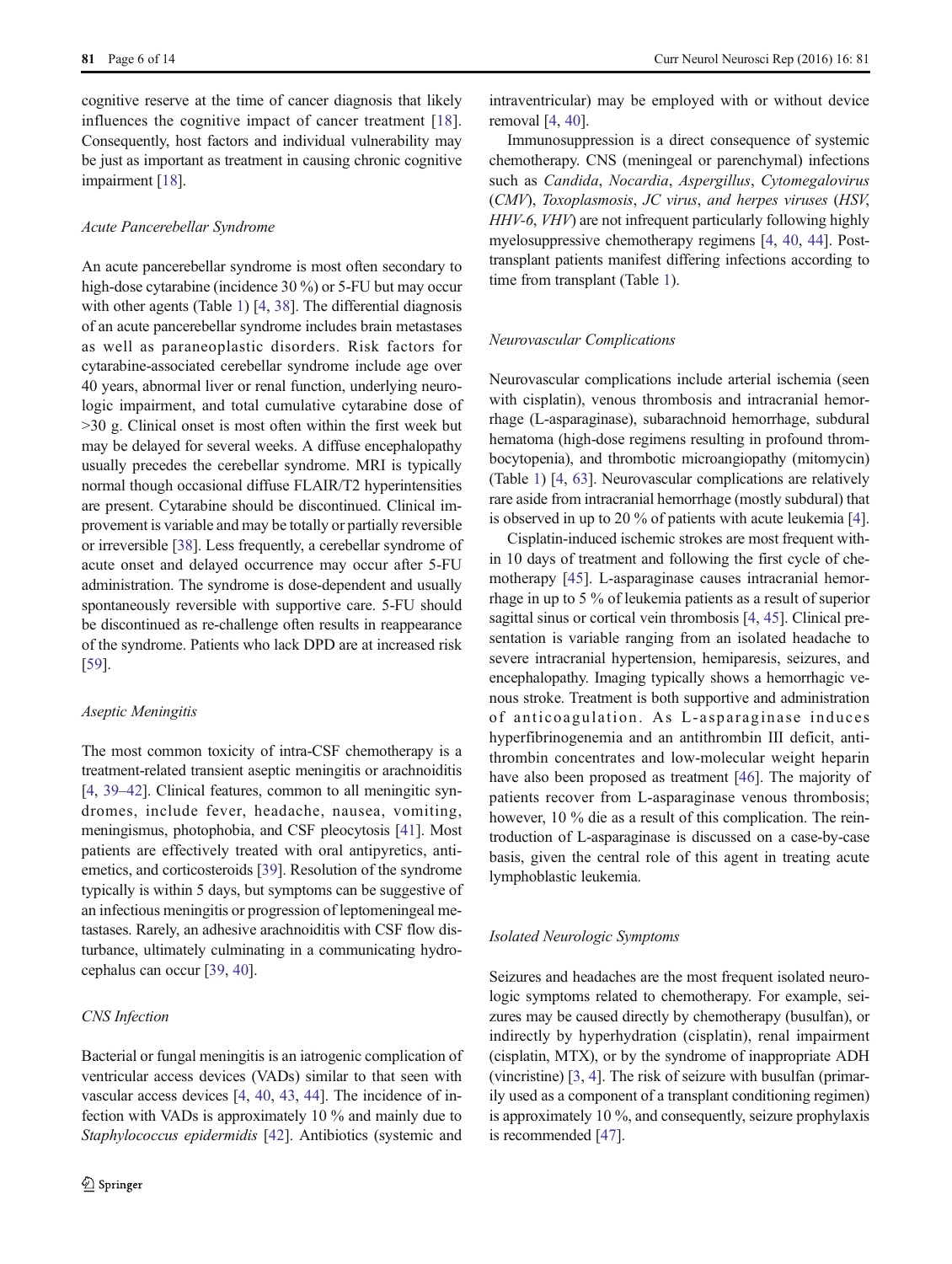#### Myelopathy

Treatment-related myelopathy following intra-CSF chemotherapy is fortunately rare and best characterized with intra-CSF MTX though reported with most commonly used intra-CSF agents (Table [1](#page-2-0)) [[39\]](#page-11-0). Intra-CSF MTX cumulative doses >50 mg and concomitant or previous spinal radiotherapy, and active CNS disease are established risk factors, but may be absent. Onset is variable (within 48 h to months) after treatment and the prognosis is poor (60 % with residual paraparesis) [[49,](#page-11-0) [50\]](#page-11-0). Myelopathy may be observed after intra-CSF liposomal cytarabine in 2.5 % of patients regardless of route of administration. Spine MRI may demonstrate increased T2-weighted/FLAIR signal or a contrast-enhancing lesion [[51](#page-11-0), [52\]](#page-11-0). Improvement has been reported with steroids, high-dose folic acid, cyanocobalamin, and methionine [[53\]](#page-11-0). Continued intra-CSF chemotherapy is contraindicated in instances of chemotherapy-related myelopathy.

Cisplatin alone or in combination with carmustine can also cause myelopathy. Cases of subacute reversible or irreversible myelopathy have been reported more than 1 month after completion of treatment with nelarabine, particularly when combined with radiotherapy or intra-CSF chemotherapy [[54,](#page-11-0) [55\]](#page-11-0). Lumbar chemotherapy administration can result in an epidural hematoma resulting in paraplegia in presence of thrombocytopenia or clotting disorders.

#### Radiculopathy

Isolated radiculopathy related to systemic therapy is rare in cancer patients and is mainly due to re-activation of varicella herpes virus resulting in shingles [\[4,](#page-10-0) [48\]](#page-11-0). The risk of infection in early stage breast cancer patients may be 13- to 25-folder higher than in the general population. Treatment utilizes both analgesics and antiviral medication. Delayed post-herpetic neuralgia may appear in a minority of patients and require opioid treatment. Intra-CSF liposomal cytarabine has been reported to cause a radiculopathy when administered either by a VAD (5 % incidence) or lumbar injection (1.25 % incidence) [[39](#page-11-0)].

#### Peripheral Nervous System

## Neuropathy

Chemotherapy-induced peripheral neuropathy (CIPN) is the most common PNS complication of cancer therapy and can have a significant impact on patient quality of life [\[64](#page-11-0)–[67\]](#page-11-0). Permanent symptoms are observed in up to 40 % of patients [\[64](#page-11-0)]. In severe cases, the dose of chemotherapy is usually reduced, the administration delayed, or the treatment discontinued [\[64](#page-11-0)–[69](#page-11-0)]. The most common chemotherapy agents responsible for CIPN include taxanes (e.g., paclitaxel, docetaxel), vinca alkaloids (vincristine), platinum derivatives (cisplatin, oxaliplatin), epothilones (ixabepilone), halichondrin B analogs (eribulin), proteasome inhibitors (bortezomib), and IMiDs (thalidomide) (Table [2\)](#page-7-0) [[70\]](#page-12-0). The incidence and severity of CIPN is dependent upon the drug regimen, the cumulative dose, the schedule of administration, and neuropathy-related risk factors [[68\]](#page-11-0). Treatment-related risk factors include the class and dose per cycle of chemotherapy, the treatment schedule, cumulative dose, and duration of infusion [\[48](#page-11-0), [53](#page-11-0)–[55,](#page-11-0) [64](#page-11-0)–[70\]](#page-12-0). Other risk factors include preexisting neuropathy due to diabetes mellitus, alcohol, folate/ vitamin B12 deficiency, hereditary sensorimotor neuropathy (e.g., Charcot-Marie-Tooth which can be unmasked by neurotoxic chemotherapy exposure) or paraneoplastic neuropathies [[64](#page-11-0)–[67](#page-11-0), [70\]](#page-12-0). Prior neurotoxic chemotherapy can also favor the development of CIPN. The role of advanced age of the patient in the development of CIPN is controversial [[70\]](#page-12-0). Pharmacogenomic approaches have identified SNPs that are correlated with the time to onset and the severity of neurotoxicity to specific chemotherapy agents and might in the future assist in determining a patients' risk of neurotoxicity. Genes implicated by SNP analysis include those involved in drug metabolism and cell cycle control [[67\]](#page-11-0). Further studies are needed to confirm the relevance of these SNP associations and their clinical utility.

Symptoms of CIPN can occur after the first cycle of che-motherapy or more frequently after successive cycles [[66](#page-11-0), [70\]](#page-12-0). The clinical presentation of CIPN is similar although some differences may be observed among the differing chemotherapy agents (Table [2\)](#page-7-0). Sensory symptoms are most common and include symmetric paresthesia with numbness, tingling, shooting pain, itching, burning, tightness, needle sensations generally in a glove, and stocking distribution. Symptoms of CINP typically begin distally in the digits and migrate centripetally with a predilection for first involving the lower extremities. Hypoesthesia is responsible for loss of hand dexterity whereas loss of proprioception results in ataxia and gait disorders. Pain is a very common symptom of CIPN often requiring treatment. Less commonly, motor or autonomic symptoms are seen. Cranial nerve involvement can be rarely observed [\[85](#page-12-0)]. The neurologic examination may reveal decreased sensory perception and loss of deep tendon reflexes. Tests of coordination, Romberg maneuver, or manual recognition of objects can be impaired. Distal weakness and cramps may also be observed in instances of motor involvement. Autonomic signs include orthostatic hypotension, loss of heart rate variability, postural hypotension, constipation, bladder, and bowel disturbance [\[64](#page-11-0), [67](#page-11-0), [70\]](#page-12-0).

Electrophysiology studies may help to differentiate the type of neuropathy (axonal versus demyelinating versus neuronopathy). Reduced amplitude of nerve action potentials reflects axonal loss and is the most common electrophysiological finding. Diminished nerve conduction velocity reflecting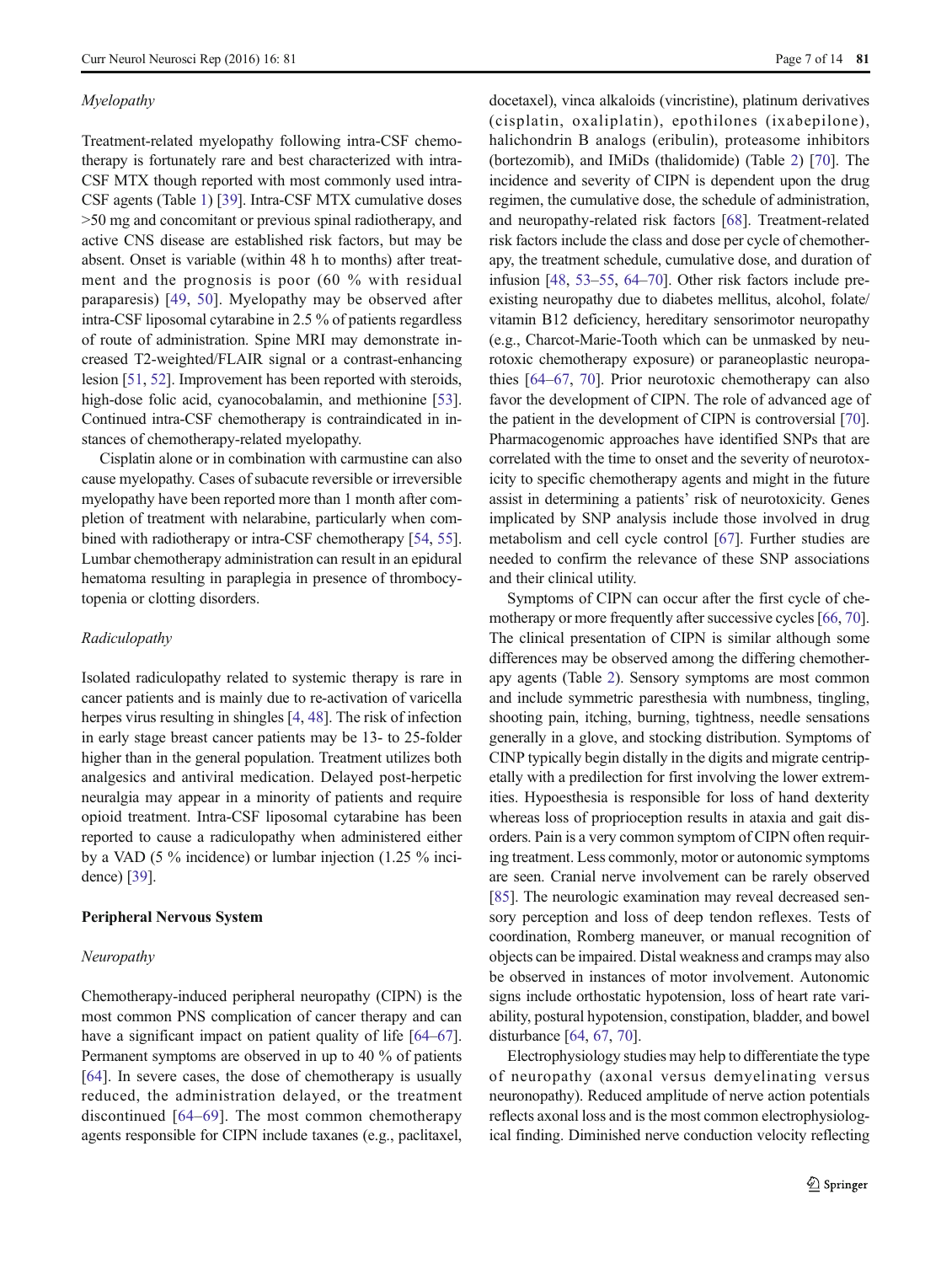2 Springer

research protocols [\[70](#page-12-0)].

Additionally, changes in nerve conduction velocity are often not informative in instances of dorsal root ganglion (DRG) neuronopathies or small fiber sensory neuropathies. Nerve or skin biopsy is rarely indicated but is occasionally used in With regard to taxane-related CIPN, the once every 3 weeks regimen of docetaxel has been shown to result in more severe neuropathy than the weekly regimen [\[65\]](#page-11-0). Shorter infusions of paclitaxel appear to increase the risk of severe neurotoxicity

demyelination is unusual as most CIPN are axonopathies.

diminishing the incidence of CIPN [\[64\]](#page-11-0). The time to improvement in symptoms of neuropathy is significantly shorter following nab-paclitaxel than with paclitaxel or docetaxel [[65\]](#page-11-0). The mechanisms of taxane-induced CIPN include stabilization of microtubules resulting in mitotic arrest and interference with axonal transport, mitochondrial dysfunction, change in gene expression, and increased membrane excitability [[66,](#page-11-0) [72,](#page-12-0) [73,](#page-12-0) [86](#page-12-0)]. Additionally, inflammation of the DRG and peripher-al nerve disrupts neurotransmission [[66\]](#page-11-0). A "dying back" pattern of Wallerian degeneration has also been reported [\[73](#page-12-0)].

(versus once every 3 weeks) is controversial with respect to

| Drug                            | Frequency of CIPN                                                                                                                      | Threshold of<br>cumulative dose | Clinical particularities                                                                                                                                                                                                                                            | Evolution of CIPN                                                                                                                                                      |
|---------------------------------|----------------------------------------------------------------------------------------------------------------------------------------|---------------------------------|---------------------------------------------------------------------------------------------------------------------------------------------------------------------------------------------------------------------------------------------------------------------|------------------------------------------------------------------------------------------------------------------------------------------------------------------------|
| Docetaxel<br>[65, 66, 70, 71]   | All grade: 11-64 %<br>grade 3-4: 1.6-7 %                                                                                               | 400-600 mg/m <sup>2</sup>       | Axonal sensory neuropathy, motor<br>neuropathy reported in less than<br>5 %, toxic optic neuropathy,<br>associated lymphedema with<br>scleroderma-like lesion, and an<br>associated nerve entrapment                                                                | 34 % of grade 0-I neuropathy 1 to<br>3 years after treatment<br>discontinuation, with 15 %<br>reporting a significant impact on<br>quality of life                     |
| Paclitaxel<br>$[65, 70 - 72]$   | All grade: 59–87 %<br>grade 3-4: 7-33 %                                                                                                | $200 \text{ mg/m}^2$            | Axonal sensory neuropathy, acute<br>neuropathy, associated myalgia,<br>myopathy, arthralgia                                                                                                                                                                         | All grade CIPN in 41 % of the<br>patients 3 years after treatment<br>discontinuation                                                                                   |
| Eribulin [73]                   | All grade 14–44 %<br>grade 3-4: 3-27 %                                                                                                 | Dose cumulative?                | Axonal sensori-motor neuropathy,<br>autonomic syndrome                                                                                                                                                                                                              | Resolution of symptoms within<br>12 months                                                                                                                             |
| Oxaliplatin<br>[64, 67, 70, 74] | All grade: 20-50 %<br>grade 3-4: 10-20 %                                                                                               | $800$ mg/m <sup>2</sup>         | Axonal sensory neuropathy<br>acute neuropathy reported in 85–<br>95 % of the cases with induced<br>cold triggered paresthesia and<br>dyesthesiae in the throat, mouth,<br>face and hands, and motor<br>symptoms such as cramps, jaw<br>spasms, Lhermitte's syndrome | Coasting<br>resolution of symptoms in 80 % in<br>about 6-8 months, but clinically<br>significant symptoms observed<br>2 to 11 years after treatment<br>discontinuation |
| Cisplatin $[67, 74]$            | All grade: $20\%$<br>grade 3-4: 0.001 %                                                                                                | 300-400 mg/m <sup>2</sup>       | Axonal sensory neuropathy,<br>L'hermitte's syndrome<br>irreversible hearing loss in 19 to<br>77 % of the cases, permanent<br>tinnitus in 19 to 42 % of the<br>cases, taste and smell disorders,<br>Raynaud syndrome                                                 | Coasting<br>asymptomatic or symptomatic<br>neuropathy can be observed<br>15 years after completion of<br>treatment in 38 and 28 %                                      |
| Carboplatin<br>[67, 74]         | Grade 3-4: 0.002 %                                                                                                                     | 600 mg/m <sup>2</sup>           | Axonal sensory neuropathy similar<br>to cisplatin-induced peripheral<br>neuropathy                                                                                                                                                                                  | Progression resolution of<br>symptoms after discontinuation                                                                                                            |
| Vincristine<br>[64, 70, 75]     | Vinca alkaloids: in<br>$35 - 45 \%$<br>vincristine<br>Grade 3-4 sensory<br>neuropathy: 1.6 %<br>Grade 3-4 motor<br>neuropathy: $1.9\%$ | 5 $-15$ mg/m <sup>2</sup>       | Axonal sensori-motor neuropathy,<br>CN, mononeuropathies,<br>autonomic, muscular symptoms<br>Coasting can be observed in 30 %<br>ocular palsies and vocal cords<br>paralysis                                                                                        | Resolution of symptoms within<br>2 months<br>Disabling sensory neuropathy<br>reported at 9 years after<br>treatment in 14 % of the patients                            |
| Bortezomib<br>[64, 70]          | Intravenous all grade:<br>48-53 %<br>grade $3-4$ : 6-16 %<br>Subcutaneous all grade:<br>38-41 %<br>grade 3-4: 4-6 %                    | $1 - 1.3$ mg/m <sup>2</sup>     | Axonal sensory neuropathy,<br>painful, rarely demyelinating                                                                                                                                                                                                         | Resolution of symptoms in 85 %<br>of the cases in a median of<br>98 days following<br>discontinuation of treatment                                                     |
| Thalidomide<br>$[76 - 84]$      | All grade: 10-83 %                                                                                                                     | $20 \text{ g}$ (total)          | Axonal sensory neuropathy                                                                                                                                                                                                                                           | Interruption of treatment in 15 %<br>resolution of neuropathy                                                                                                          |

<span id="page-7-0"></span>Table 2 Incidence, cumulative-dose threshold, clinical features, and outcome for common chemotherapy agents responsible for peripheral neuropathy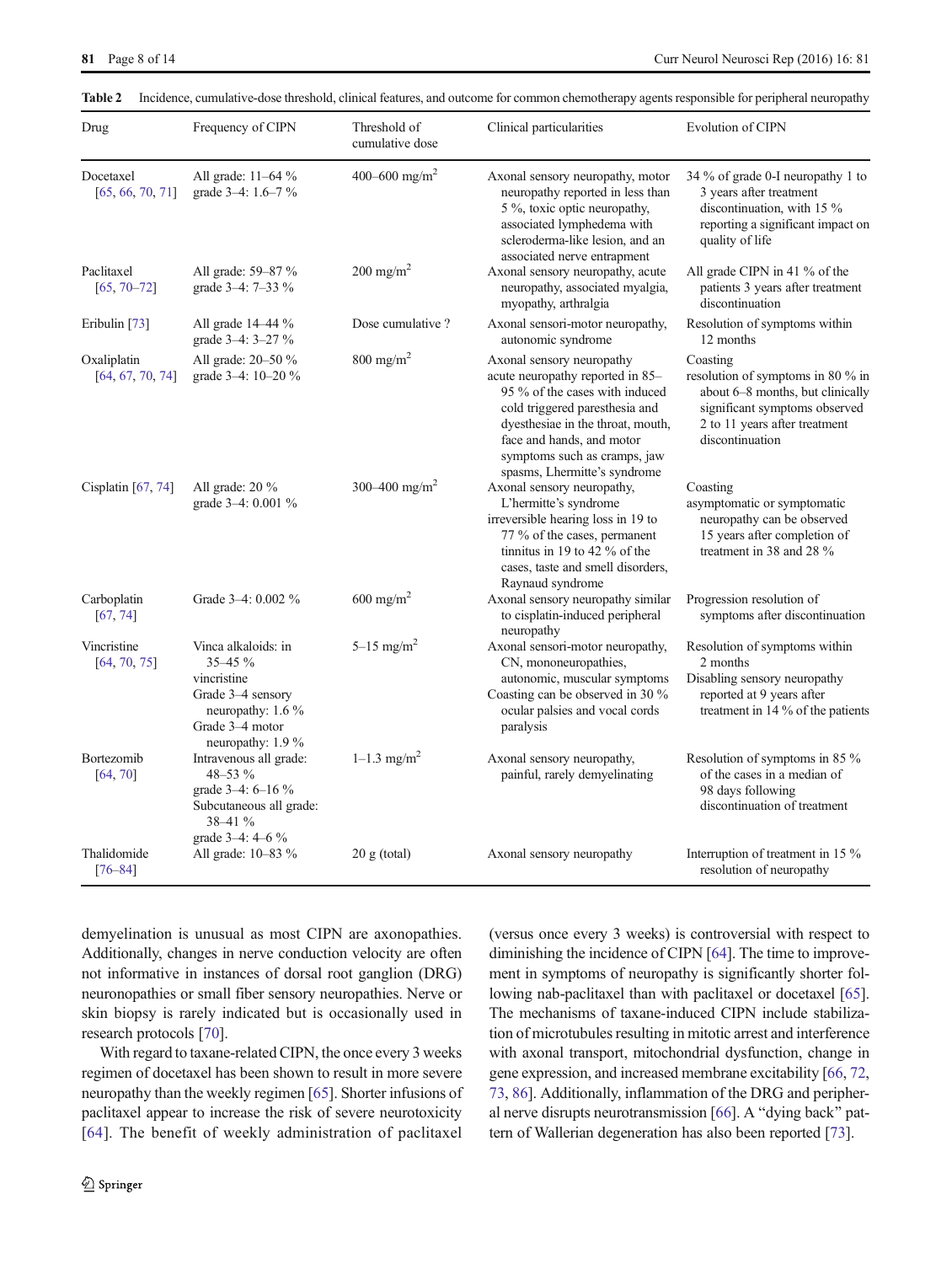Eribulin, a marine derivative of the marine natural product halichondrin B, is an agent that binds to microtubules and has a deleterious effect on fast axonal transport [\[73\]](#page-12-0). The symptoms of neuropathy may worsen after the cessation of chemotherapy especially after cisplatin or oxaliplatin administration, a phenomenon termed "coasting"  $[67, 70]$  $[67, 70]$  $[67, 70]$  $[67, 70]$ . The incidence of cisplatin-induced neuropathy increases with higher single dose [\[64](#page-11-0)]. Two different clinical forms of CIPN related to oxaliplatin are reported. The acute transient form is observed in 85–95 % of all patients. Oropharyngeal paresthesias and temperature reversal, and sometimes jaw spasms or cramps, are reported. The chronic sensory form, observed in 10 to 20 % of patients, is persistent and dose-dependent [[64,](#page-11-0) [70,](#page-12-0) [75\]](#page-12-0). Prolonged infusion duration of oxaliplatin and decreased dose density using weekly dose schedules may reduce oxaliplatin neurotoxicity [[64](#page-11-0)]. Carboplatin is the least neurotoxic platinum derivative [[67,](#page-11-0) [70](#page-12-0)]. Platinum agents accumulate in the DRG and disrupt nuclear and mitochondrial DNA and consequently result in a neuronopathy. Oxaliplatin has in addition an effect on nodal axonal voltage-gated sodium channels [[64](#page-11-0), [70\]](#page-12-0). Impairment of cell surface metal transporters has been reported with oxaliplatin [[74](#page-12-0)].

Vinca alkaloids can result in a dose-related symmetric distal sensorimotor neuropathy [[64](#page-11-0), [70](#page-12-0)]. Vincristine and vindesine cause more severe neurotoxicity as compared to vinblastine, vinorelbine, or vinflunine [\[70\]](#page-12-0). Liposomeencapsulated vincristine permits administration of higher doses of vincristine without increasing the risk of CIPN [\[64\]](#page-11-0). Vinca alkaloids binds to microtubules and affects the interactions of microtubules as well as causing conformational changes (tubulin dimers) thereby impeding axonal transport [[70,](#page-12-0) [73](#page-12-0)].

Bortezomib, a proteasome inhibitor that can result in a sensory axonal neuropathy, appears to affect both the DRG and peripheral nerve, causes tubulin polymerization, and disrupts endoplasmic reticulum and mitochondrial integrity [[64](#page-11-0), [70](#page-12-0)]. Carfilzomib, a new proteasome inhibitor, though neurotoxic is associated with a lower incidence of neuropathy [\[70\]](#page-12-0).

Thalidomide, an immunomodulatory/antiangiogenic IMiD, may result in an axonal sensory neuropathy that is cumulative dose related. The neuropathy is characterized by paresthesia, numbness, mild motor involvement, and cramps in up to 83 % of patients [\[64](#page-11-0), [70\]](#page-12-0) [\[76](#page-12-0), [77\]](#page-12-0). After 1 year of treatment, 75 % of patients manifest a CIPN [[78,](#page-12-0) [79](#page-12-0)]. Thalidomide and other IMiDs result in DRG injury and direct axonal injury [\[80](#page-12-0)–[82\]](#page-12-0) Long-term thalidomide treatment results in CIPN in 75 % of patients. The thalidomide analogs lenalidomide and pomalidomide induce less neurotoxicity [\[70\]](#page-12-0). Lenalidomide induces a severe neuropathy in only 0.9 % as compared to 10.6 % with thalidomide [[83](#page-12-0)] An improvement of neurological symptoms is usually observed within 3–4 months after cessation of treatment [[84\]](#page-12-0).

Suramin has also been reported as a cause of an axonal length-dependent sensory-motor and partially reversible CIPN, due to disruption of glycolipid transport and metabolism [\[87](#page-12-0), [88](#page-12-0)].

A variety of agents have been tried as neuroprotective agents [\[67,](#page-11-0) [68](#page-11-0), [70](#page-12-0), [74,](#page-12-0) [89](#page-12-0)••, [90\]](#page-12-0). A modest mitigating effect on the incidence and severity of CIPN has been reported in randomized trials using L-glutamine and vitamin E [[90](#page-12-0)]. No benefit has however been observed with the use of lipoic acid, nimodipine, gabapentine, lamotrigine, acetyl L-carnitine, venlafaxine, and BNP7787. Inconsistent and generally negative results have been seen with amifostine, glutathione, infusions of calcium, and magnesium. A number of agents nonetheless have been promulgated for the treatment of CIPN including N-Acetylcysteine, carbamazepine and oxcarbazepine, xaliprodenis (a 5-hydroxytryptamine 1A agonist), goshajinkigan (Kampo medicine), erythropoietin, PFT-μ, omega-3 fatty acids supplements, topical gel containing baclofen, amitriptyline, nortriptyline and ketamine, combination vitamin B12/B6, combination vitamin D, and low polyamine diet [\[67](#page-11-0), [68,](#page-11-0) [70,](#page-12-0) [74](#page-12-0), [89](#page-12-0)••, [90](#page-12-0)]. Increased physical activity and exercise has been reported consistently to improve symptoms of CIPN [[91](#page-12-0)]. A Cochrane meta-analysis did not show a neuroprotective effect for any agent for the prevention of platinum-induced CIPN. According to an ASCO clinical practice guideline, there is no standard of care with respect to the treatment of CIPN based on a paucity of prospective randomized trial data [[89](#page-12-0)••].

Detection of CIPN prior the appearance of severe neurologic symptoms is critical [[64](#page-11-0), [65\]](#page-11-0). Other causes of neuropathy should be excluded as for example carpal tunnel syndrome [[65,](#page-11-0) [69,](#page-11-0) [71\]](#page-12-0). When CIPN is identified, drug discontinuation is recommended for all high-grade neuropathies [[65\]](#page-11-0). Depending upon the severity of the CIPN, the offending agent is usually reduced, delayed, or discontinued [\[65,](#page-11-0) [66,](#page-11-0) [74\]](#page-12-0). The ASCO guideline concludes the best available treatment option for pain related to CIPN is duloxetine [[89](#page-12-0)••]. Indeed, a phase III randomized, placebo crossover trial showed a significant reduction of pain in patients treated with duloxetine [[92](#page-12-0)••]. Gabapentin or pregabalin is recommended for the treatment of neuropathic pain in CIPN [[68](#page-11-0)]. However, a randomized double-blind, placebo-controlled, crossover trial failed to demonstrate a benefit of gabapentin in the treatment of CIPN symptoms [\[93](#page-12-0)]. A Cochrane analysis found little evidence to support the use of venlafaxine in neuropathic pain in CIPN [[94](#page-12-0)]. Other therapeutic options include tricyclic antidepressants, topical amitriptyline, serotonin and norepinephrine reuptake inhibitors opioid narcotics, and topical anasthetics [[67](#page-11-0), [70,](#page-12-0) [95,](#page-12-0) [96](#page-12-0)]. A Cochrane meta-analysis failed to demonstrate an impact of imipramine in the treatment of neuropathic pain and CIPN [[97](#page-12-0)]. Efficacy of lidocaine infusion on pain due to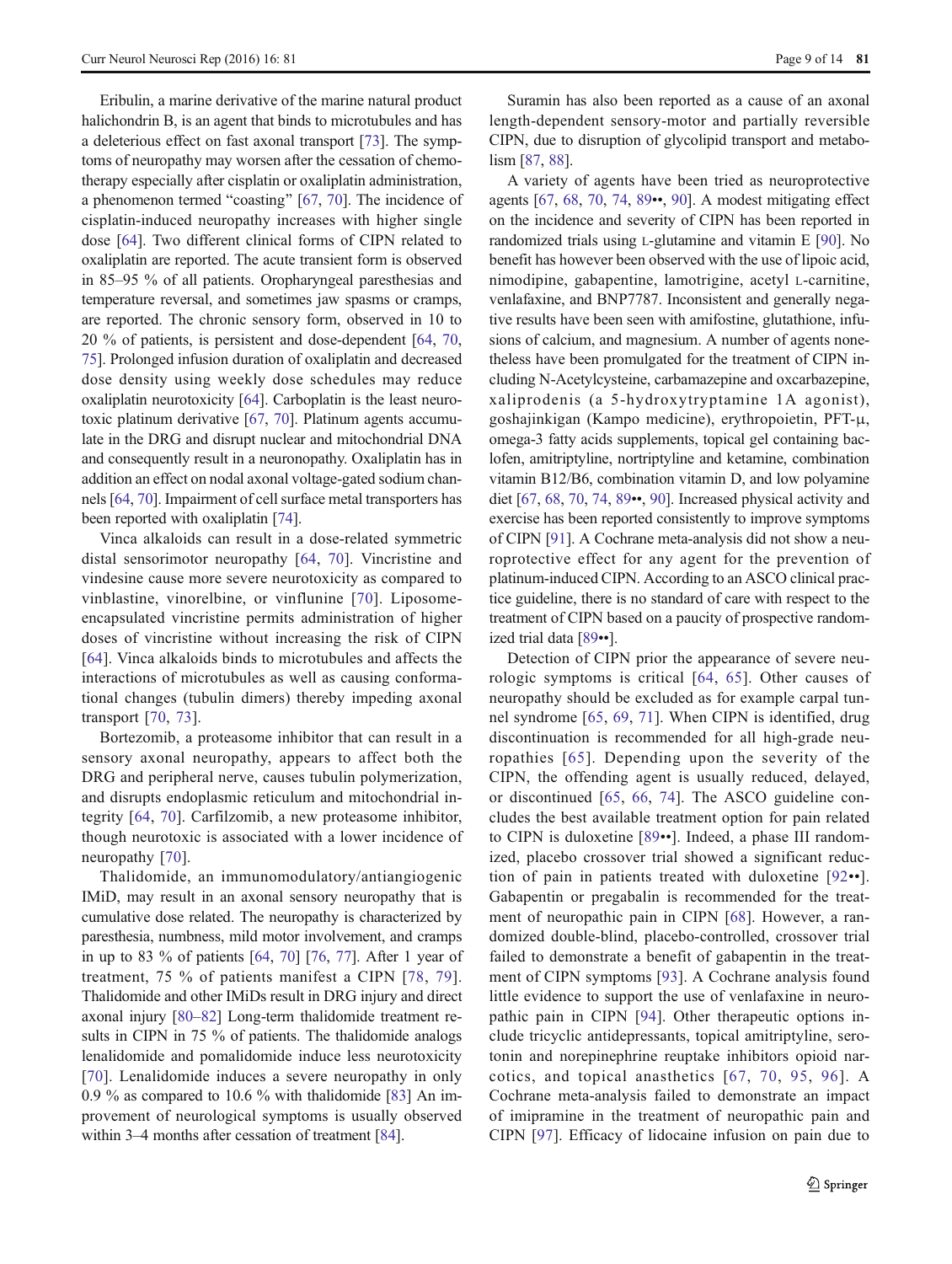CIPN has been reported [[98\]](#page-12-0). Dextromethorphan, a Nmethyl-D-aspartate receptor antagonist is currently under evaluation in a randomized double-blind trial in CIPN (NCT02271893). Non-pharmaceutical approaches include acupuncture, non-invasive electroanalgesia device (referred to as "scrambler" therapy), massage, and physiotherapy. They may help to improve gait impairment and assist patients by providing life relevant adaptive strategies [[65,](#page-11-0) [99](#page-12-0)–[101\]](#page-12-0). A benefit of neurostimulation on chronic painful CIPN resistant to conservative treatment has been reported [[102\]](#page-12-0). Wearing frozen gloves and socks during chemotherapy treatment has been suggested as reducing the risk of developing neuropathy [\[66\]](#page-11-0).

#### Myopathy

An acute inflammatory myopathy, with symmetric leg weakness and elevation of serum creatinine phosphokinase caused by docetaxel has been reported [\[103\]](#page-12-0). A severe but reversible necrotizing toxic myopathy following capecitabine and oxaliplatin combination has also been reported [\[104\]](#page-12-0). Gemcitabine-related myositis has rarely been described [[105](#page-13-0)]. Vinca alkaloids have also been rarely reported as responsible for a necrotizing myopathy [\[106\]](#page-13-0). Rhabdomyolysis has rarely been reported following administration of cytarabine, cyclophosphamide, or 5 azacytidine, as well as after bone marrow transplantation [\[107\]](#page-13-0). Aromatase inhibitors are commonly responsible for a painful musculoskeletal syndrome that includes arthritis, arthralgia, and myalgia and which can impact long-term compliance with this class of drugs [[108](#page-13-0)]. A recent randomized trial showed an improvement of arthralgiarelated to aromatase inhibitors with exercise [[109](#page-13-0)]. The pathophysiology of myopathy related to the abovementioned chemotherapy agents is not well understood.

Steroids which are frequently used as either a chemotherapy agent (as for example in acute lymphoblastic leukemia, lymphoma, and multiple myeloma) or for symptom management (e.g., anorexia or nausea) are the most common agent to cause myopathy, a side effect seen in up to 60 % of patients [\[110](#page-13-0)]. Steroid-associated myopathy is in part dependent upon type of steroid, daily and cumulative dose, and duration of steroid treatment [\[110](#page-13-0)]. Clinical features include symmetric proximal muscle weakness (particularly iliopsoas and deltoid muscles) and atrophy preferentially involving the lower extremities [[111\]](#page-13-0). Associated dyspnea due to respiratory muscle weakness can be observed [\[112](#page-13-0)]. Fluorinated steroids such as dexamethasone or triamcinolone result more often in myopathy than non-fluorinated steroids such as prednisone or hydrocortisone [\[110](#page-13-0)]. Acute myopathy has also been reported after the intravenous administration of high-dose

steroid [[112](#page-13-0)]. Serum muscle enzyme determination and electromyography are often normal in steroid myopathy [\[112,](#page-13-0) [113\]](#page-13-0). Atrophy of type IIb fibers without necrosis or inflammation is observed by muscle biopsy [[113](#page-13-0)]. Symptoms of myopathy are reversible after reduction or discontinuation of steroids; however, recovery is often prolonged [[110\]](#page-13-0). Physical therapy and exercise is the primary therapeutic option and is recommended when a prolonged treatment regimen is utilized [\[111\]](#page-13-0).

## **Conclusion**

Chemotherapy regardless of whether administered systemically or intra-CSF has the potential to negatively impact both the central and peripheral nervous system. In certain instances, for example, vincristine, nelarabine, taxanes, and IMiDs, the chemotherapy dose-limiting toxicity is defined by neurotoxicity. Most important however with respect to management of neurotoxicity is early recognition and either chemotherapy dose adjustment or discontinuance as for the vast majority of chemotherapy-related neurotoxicity, there is no specific antidote. Notwithstanding early recognition of neurotoxicity, in some circumstances, neurologic sequelae of chemotherapy persist and require symptom directed management as for example with CIPN and chronic cognitive changes. According to recent data, these two complications often co-occur and have been reported in both to involve the CNS as illustrated by the association between posttreatment CIPN and cerebral perfusion alterations in the brain regions associated with pain processing [\[2](#page-10-0)•]. CIPN and cognitive impairment have been hypothesized to be a consequence of neuroinflammation, as well as an underlying genetic susceptibility [[1](#page-10-0)••]. Consequently, improved identification of high-risk patients in whom preventive strategies could be considered, and the development of preventive anti-inflammatory strategies may be among the best therapeutic options in the future [[1](#page-10-0)••]. Better understanding of the mechanisms underlying the pretreatment risk of neurotoxicity may also improve our knowledge of these complications and suggest novel therapies to mitigate this common complication of chemotherapy [\[1](#page-10-0)••].

#### Compliance with Ethical Standards

Conflict of Interest Marc C. Chamberlain declares that he has no conflict of interest.

Sophie Taillibert has received personal fees from Roche-France and Mundipharma-EDO.

Emilie Le Rhun has received grants (paid to her institution) from Mundipharma and Amgen.

Human and Animal Rights and Informed Consent This article does not contain any studies with human or animal subjects performed by any of the authors.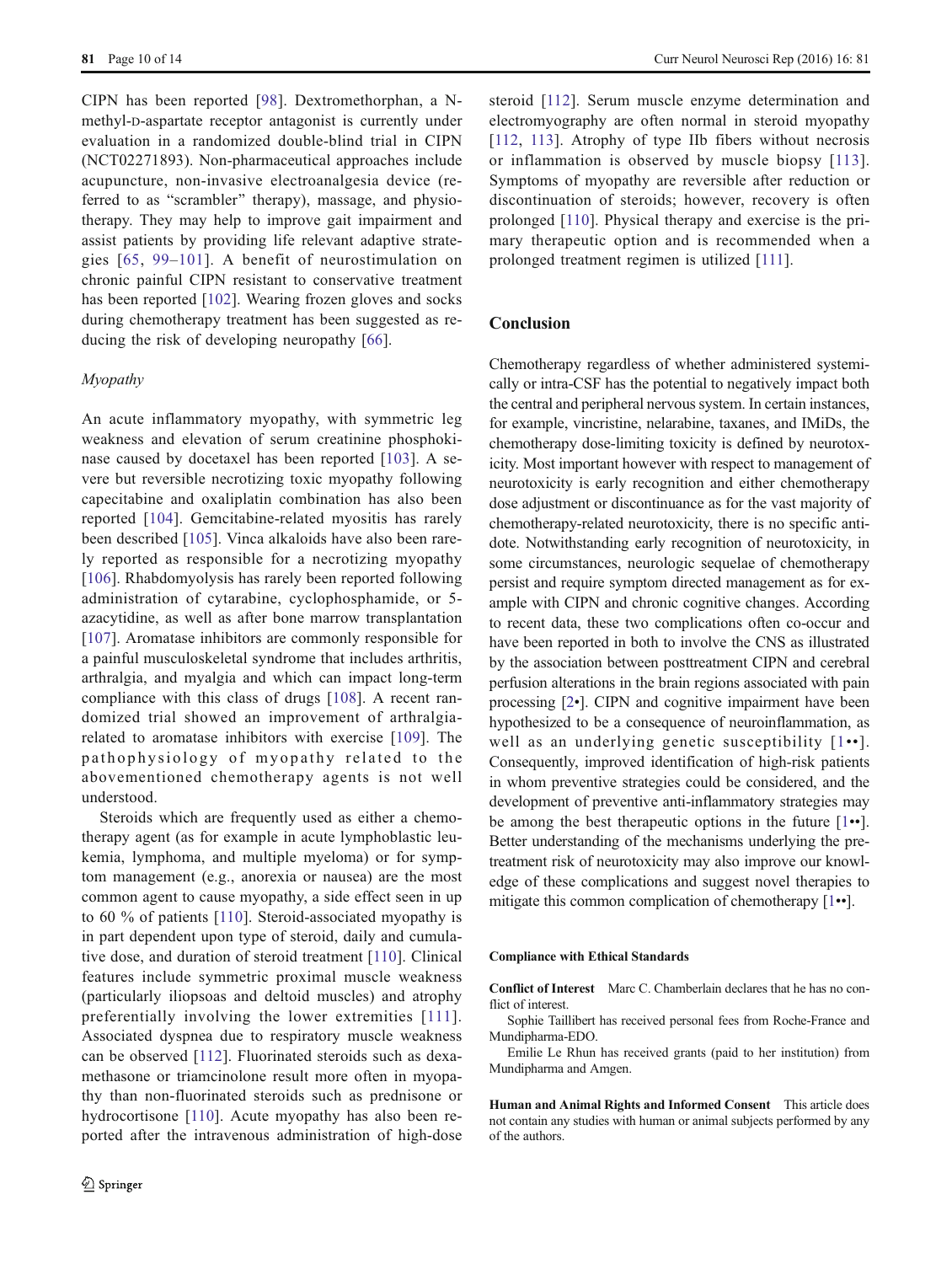# <span id="page-10-0"></span>**References**

Papers of particular interest, published recently, have been highlighted as:

- Of importance
- •• Of major importance
	- 1.•• Ganz PA, Dougherty PM. Painful hands and feet after cancer treatment: inflammation affecting the mind-body connection. J Clin Oncol. 2016;34:649–52. An updated expert opinion on recent advances regarding chemotherapy –related neurotoxicity, underscoring the important role of inflammation in cognitive dysfunction, and peripheral neuropathy, both linked to neuroinflammation as well as genetic susceptibility to persistent inflammation and behavioral symptoms. The authors also highlight that the symptoms of chemotherapy neurotoxicity can now be measured with a wide variety of well-validated self-report tools i.e. patient-reported outcomes.
	- 2.• Nudelman KN, McDonald BC, Wang Y, et al. Cerebral perfusion and gray matter changes associated with chemotherapy-induced peripheral neuropathy. J Clin Oncol. 2016;34:677–83. Longitudinal relationship between chemotherapy-induced peripheral neuropathy (CIPN) symptoms and brain perfusion changes in patients with breast cancer. CIPN symptoms were positively associated with cerebral perfusion in the right superior frontal gyrus and cingulate gyrus, regions associated with pain processing.
	- 3. Magge RS, DeAngelis LM. The double-edged sword: neurotoxicity of chemotherapy. Blood Rev. 2015;29:93–100.
	- 4. Chamberlain MC. Neurotoxicity of cancer treatment. Curr Oncol Rep. 2010;12:60–7.
	- 5. Hansen N. Drug-induced encephalopathy. In: Tanasescu R, editor. Miscellanea on encephalopathies—a second look. InTech, 2012. pp. 39–60.
	- 6. DeAngelis LM, Posner JB. Side effects of chemotherapy. In: Neurologic complications of cancer, 2nd. New York, Oxford University Press; 2009. p. 447.
	- 7. David KA, Picus J. Evaluating risk factors for the development of ifosfamide encephalopathy. Am J Clin Oncol. 2005;28:277–80.
	- 8. Hansen H. Aprepitant-associated ifosfamide neurotoxicity. J Oncol Pharm Pract. 2010;16:137–8.
	- 9. Ames B, Lewis LD, Chaffee S, et al. Ifosfamide-induced encephalopathy and movement disorder. Pediatr Blood Cancer. 2010;54:624–6.
- 10. Savica R, Rabinstein AA, Josephs KA. Ifosfamide associated myoclonus-encephalopathy syndrome. J Neurol. 2011;258: 1729–31.
- 11. Nott L, Price TJ, Pittman K, et al. Hyperammonemia encephalopathy: an important cause of neurological deterioration following chemotherapy. Leuk Lymphoma. 2007;48:1702–11.
- 12. Bhojwani D, Sabin ND, Pei D, et al. Methotrexate-induced neurotoxicity and leukoencephalopathy in childhood acute lymphoblastic leukemia. J Clin Oncol. 2014;32:949–59.
- 13. Soussain C, Ricard D, Fike JR, Mazeron JJ, Psimaras D, Delattre JY. CNS complications of radiotherapy and chemotherapy. Lancet. 2009;374(9701):1639–51.
- 14. Wefel JS, Saleeba AK, Buzdar AU, et al. Acute and late onset cognitive dysfunction associated with chemotherapy in women with breast cancer. Cancer. 2010;116:3348–56.
- 15. Ahles TA, Saykin AJ, McDonald BC, et al. Longitudinal assessment of cognitive changes associated with adjuvant treatment for breast cancer: impact of age and cognitive reserve. J Clin Oncol. 2010;28:4434–40.
- 16. Jim HS, Phillips KM, Chait S, et al. Meta-analysis of cognitive functioning in breast cancer survivors previously treated with standard-dose chemotherapy. J Clin Oncol. 2012;30:3578–87.
- Moore HCF. An overview of chemotherapy-related cognitive dysfunction, or 'chemobrain'. Oncology (Williston Park). 2014;28: 797–804.
- 18. Ganz PA. Cancer treatment and cognitive function: chemotherapy is not the only culprit. Oncology (Williston Park). 2014;28(9): 804–6.
- 19. Ahles TA, Root JC, Ryan EL. Cancer- and cancer treatmentassociated cognitive change: an update on the state of the science. J Clin Oncol. 2012;30:3675–86.
- 20. Vardy JL, Dhillon HM, Pond GR, et al. Cognitive function in patients with colorectal cancer who do and do not receive chemotherapy: a prospective, longitudinal, controlled study. J Clin Oncol. 2015;33:4085–93.
- 21. Ahles TA, Saykin AJ, Noll WW, et al. The relationship of APOE genotype to neuropsychological performance in long-term cancer survivors treated with standard dose chemotherapy. Psychooncology. 2003;12:612–9.
- 22. McDonald BC, Conroy SK, Smith DJ, et al. Frontal gray matter reduction after breast cancer chemotherapy and association with executive symptoms: a replication and extension study. Brain Behav Immun. 2013;30(Suppl):S117–25.
- 23. Small BJ, Rawson KS, Walsh E, et al. Catechol-Omethyltransferase genotype modulates cancer treatment-related cognitive deficits in breast cancer survivors. Cancer. 2011;117: 1369–76.
- 24. Bower JE, Ganz PA, Irwin MR, et al. Cytokine genetic variations and fatigue among patients with breast cancer. J Clin Oncol. 2013;31:1656–61.
- 25. Kesler S, Janelsins M, Koovakkattu D, et al. Reduced hippocampal volume and verbal memory performance associated with interleukin-6 and tumor necrosis factor-alpha levels in chemotherapy-treated breast cancer survivors. Brain Behav Immun. 2013;30(Suppl):S109–16.
- 26.• Ganz PA, Bower JE, Kwan L, et al. Does tumor necrosis factoralpha (TNFalpha) play a role in post-chemotherapy cerebral dysfunction? Brain Behav Immun. 2013;30:S99–108. An exploration of possible mechanisms associated with post-treatment cognitive dysfunction among breast cancer survivors. Cognitive complaints, neuropsychological (NP) test performance, markers of inflammation, and brain imaging were performed. Onlyserum TNF levels was significantly correlated with increased memory complaints and with relatively diminished brain metabolism in the inferior frontal cortex.
- 27. Deprez S, Amant F, Smeets A, et al. Longitudinal assessment of chemotherapy-induced structural changes in cerebral white matter and its correlation with impaired cognitive functioning. J Clin Oncol. 2012;30:274–81.
- 28.•• Deprez S, Vandenbulcke M, Peeters R, et al. Longitudinal assessment of chemotherapy-induced alterations in brain activations during multitasking and its relation with cognitive complaints. J Clin Oncol. 2014;32:20131–8. Evidence for a relationship between longitudinal changes in cognitive complaints and changes in brain activation after chemotherapy.
- 29. de Ruiter MB, Reneman L, Boogerd W, et al. Late effects of highdose adjuvant chemotherapy on white and gray matter in breast cancer survivors: converging results from multimodal magnetic resonance imaging. Hum Brain Mapp. 2012;33:2971–83.
- 30. de Ruiter MB, Reneman L, Boogerd W, et al. Cerebral hyporesponsiveness and cognitive impairment 10 years after chemotherapy for breast cancer. Hum Brain Mapp. 2011;32:1206–19.
- 31. McDonald BC, Conroy SK, Ahles TA, et al. Gray matter reduction associated with systemic chemotherapy for breast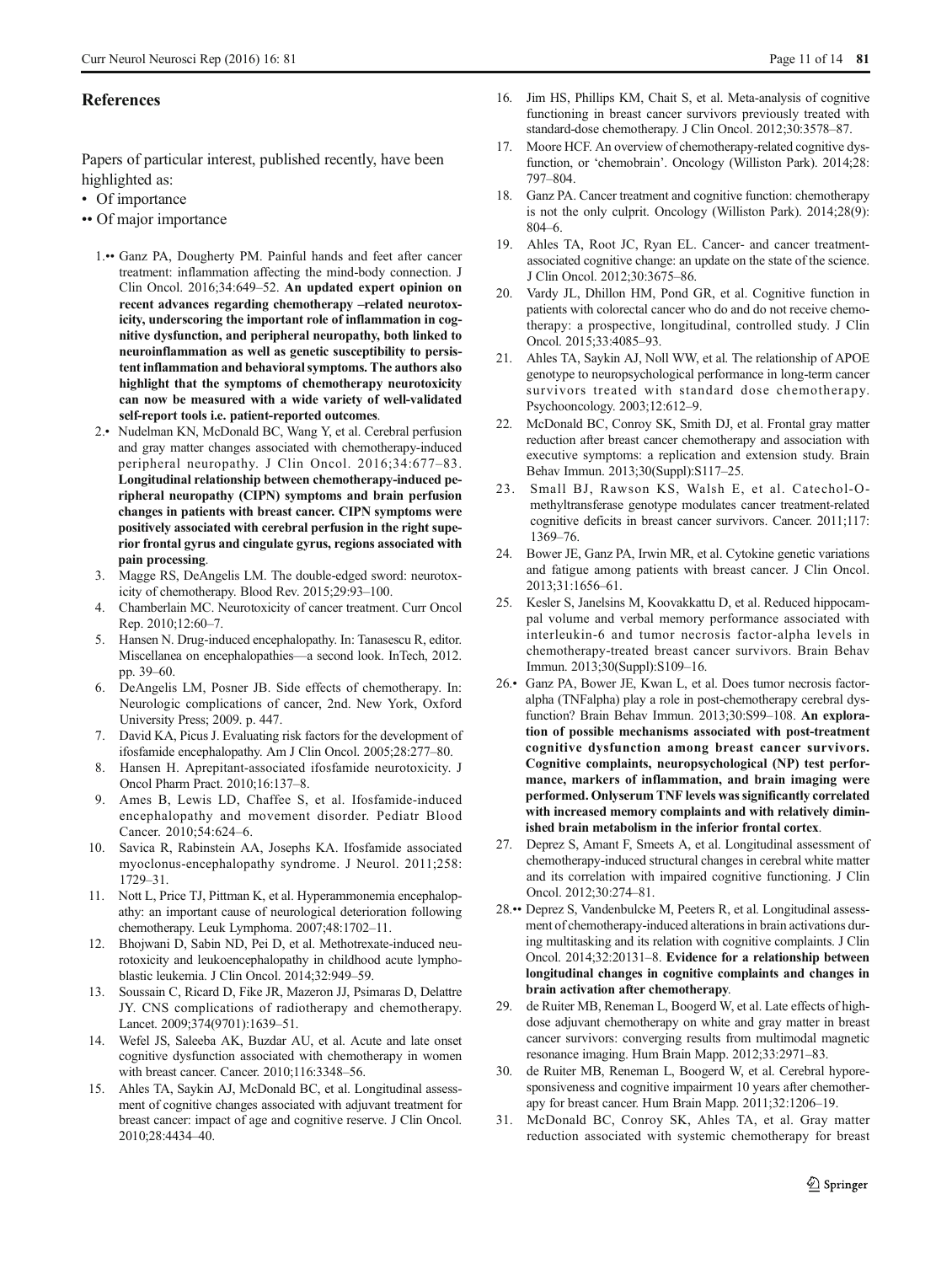<span id="page-11-0"></span>cancer: a prospective MRI study. Breast Cancer Res Treat. 2010;123:819–28.

- 32. Ercoli LM, Castellon SA, Hunter AM, et al. Assessment of the feasibility of a rehabilitation intervention program for breast cancer survivors with cognitive complaints. Brain Imaging Behav. 2013;7:543–53.
- 33. Ercoli LM, Castellon S, Petersen L, et al. Cognitive rehabilitation group intervention for breast cancer survivors: results of a randomized clinical trial. International Cancer and Cognition Task Force Meeting; Seattle, WA 2014.
- 34. Schuurs A, Green HJ. A feasibility study of group cognitive rehabilitation for cancer survivors: enhancing cognitive function and quality of life. Psycho-Oncology. 2013;22:1043–9.
- 35. Cherrier MM, Anderson K, David D, et al. A randomized trial of cognitive rehabilitation in cancer survivors. Life Sci. 2013;93:617–22.
- 36. Hunter AM, Kwan L, Ercoli LM, et al. Quantitative electroencephalography biomarkers of cognitive complaints after adjuvant therapy in breast cancer survivors: a pilot study. Psycho-Oncology. 2014;23:713–5.
- 37. Moore HF, Parsons M, Yue G, et al. Electroencephalogram power changes as a correlate of chemotherapy-associated fatigue and cognitive dysfunction. Support Care Cancer. 2014;22:2127–31.
- 38. Herzig RH, Hines, Herzig GP, et al. Cerebellar toxicity with highdose cytosine arabinoside. J Clin Oncol. 1987;5:927–32.
- 39. Chamberlain MC. Neurotoxicity of intra-CSF liposomal cytarabine (DepoCyt) administered for the treatment of leptomeningeal metastases: a retrospective case series. J Neurooncol. 2012;109:143–8.
- 40. Chamberlain MC, Glantz MJ. Re: neurologic complications associated with intrathecal liposomal cytarabine given prophylactically in combination with high-dose methotrexate and cytarabine to patients with acute lymphocytic leukemia. Blood. 2007;110: 1698–9.
- 41. Chamberlain MC, Kormanik PA, Barba D. Complications associated with intraventricular chemotherapy in patients with leptomeningeal metastases. J Neurosurg. 1997;87:694–9.
- 42. Zairi F, Le Rhun E, Bertrand N, Boulanger T, Taillibert S, Aboukais R, et al. Complications related to the use of an intraventricular access device for the treatment of leptomeningeal metastases from solid tumor: a single centre experience in 112 patients. J Neurooncol. 2015;124(2):317–23.
- 43. Pruitt AA. Nervous system infections in patients with cancer. Neurol Clin N Am. 2003;21:193–219.
- 44. Rosenfeld MS, Pruitt A. Neurologic complications of bone marrow, stem cell, and organ transplantation in patients with cancer. Semin Oncol. 2006;33:352–61.
- 45. Li SH, Chen WH, Tang Y, Rau KM, Chen YY, Huang TL, et al. Incidence of ischemic stroke post-chemotherapy: a retrospective review of 10,963 patients. Clin Neurol Neurosurg. 2006;108(2):150–6.
- 46. Hunault-Berger M, Chevallier P, Delain M, et al. Changes in antithrombin and fi brinogen levels during induction chemotherapy with l-asparaginase in adult patients with acute lymphoblastic leukemia or lymphoblastic lymphoma. Use of supportive coagulation therapy and clinical outcome: the capelal study. Haematologica. 2008;93:1488–94.
- 47. Carreras E, Cahn JY, Puozzo C, et al. Influence on Busilvex pharmacokinetics of clonazepam compared to previous phenytoin historical data. Anticancer Res. 2010;30:2977–84.
- 48. Masci G, Magagnoli M, Gullo G, et al. Herpes infections in breast cancer patients treated with adjuvant chemotherapy. Oncology. 2006;71:164–7.
- 49. Teh HS, Fadilah SAW, Leong CF. Transverse myelopathy following intrathecal administration of chemotherapy. Singap Med. 2007;48:e46–9.
- 50. Shintaku M, Toyooka N, Koyama T, Teraoka S, Tsudo M. Methotrexate myelopathy with extensive transverse necrosis: report of an autopsy case. Neuropathol Off J Jpn Soc Neuropathol. 2014;34:547–53.
- 51. Cachia D, Kamiya-Matsuoka C, Pinnix CC, et al. Myelopathy following intrathecal chemotherapy in adults: a single institution experience. J Neurooncol. 2015;122:391–8.
- 52. Graber JJ, Nolan CP. Myelopathies in patients with cancer. Arch Neurol. 2010;67:298–304.
- 53. Ackermann R, Semmler A, Maurer GD, et al. Methotrexateinduced myelopathy responsive to substitution of multiple folate metabolites. J Neurooncol. 2010;97:425–7.
- 54. Tisi MC, Ausoni G, Vita MG, et al. Clinical reversible myelopathy in T-cell lymphoblastic lymphoma treated with nelarabine and radiotherapy: report of a case and review of literature of an increasing complication. Mediterr J Hematol Infect Dis. 2015;7: e2015025.
- 55. Gollard RP, Selco S. Irreversible myelopathy associated with nelarabine in T-cell acute lymphoblastic leukemia. J Clin Oncol. 2013;31:327–31.
- 56. Vagace JM, Caceres-Marzal C, Jimenez M, et al. Methotrexateinduced subacute neurotoxicity in a child with acute lymphoblastic leukemia carrying genetic polymorphisms related to folate homeostasis. Am J Hematol. 2011;86:98–101.
- 57. Afshar M, Birnbaum D, Golden C. Review of dextromethorphan administration in 18 patients with subacute methotrexate central nervous system toxicity. Pediatr Neurol. 2014;50:625–9.
- 58. Küpfer A, Aeschlimann C, Cerny T. Methylene blue and the neurotoxic mechanisms of ifosfamide encephalopathy. Eur J Clin Pharmacol. 1996;50(4):249–52.
- 59. Takimoto CH, Lu ZH, Zhang R, et al. Severe neurotoxicity following 5-fluorouracil-based chemotherapy in a patient with dihydropyrimidine dehydrogenase deficiency. Clin Cancer Res. 1996;2:477–81.
- 60. Fugate JE, Claassen DO, Cloft HJ, et al. Posterior reversible encephalopathy syndrome: associated clinical and radiologic findings. Mayo Clin Proc. 2010;85:427–32.
- 61. Kastrup O, Gerwig M, Frings M, Diener HC. Posterior reversible encephalopathy syndrome (PRES): electroencephalographic findings and seizure patterns. J Neurol. 2012;259:1383–9.
- 62. Covarrubias DJ, Luetmer PH, Campeau NG. Posterior reversible encephalopathy syndrome: prognostic utility of quantitative diffusion-weighted MR images. AJNR Am J Neuroradiol. 2002;23:1038–48.
- 63. Garcia G, Atallah JP Antineoplastic agents and thrombotic microangiopathy. J Oncol Pharm Pract. 2016.
- Park SB, Goldstein D, Krishnan AV, et al. Chemotherapy-induced peripheral neurotoxicity: a critical analysis. CA Cancer J Clin. 2013;63:419–37.
- 65. Rivera E, Cianfrocca M. Overview of neuropathy associated with taxanes for the treatment of metastatic breast cancer. Cancer Chemother Pharmacol. 2015;75:659–70.
- 66. Eckhoff L, Knoop AS, Jensen M-B, Ejlertsen B, Ewertz M. Risk of docetaxel-induced peripheral neuropathy among 1,725 Danish patients with early stage breast cancer. Breast Cancer Res Treat. 2013;142:109–18.
- 67. Brewer JR, Morrison G, Dolan ME, Fleming GF. Chemotherapyinduced peripheral neuropathy: current status and progress. Gynecol Oncol. 2015. doi:[10.1016/j.ygyno.2015.11.011](http://dx.doi.org/10.1016/j.ygyno.2015.11.011). published online Nov 7.
- 68. Beijers AJM, Jongen JLM, Vreugdenhil G. Chemotherapyinduced neurotoxicity: the value of neuroprotective strategies. Neth J Med. 2012;70:18–25.
- 69. Bhatnagar B, Gilmore S, Goloubeva O, et al. Chemotherapy dose reduction due to chemotherapy induced peripheral neuropathy in breast cancer patients receiving chemotherapy in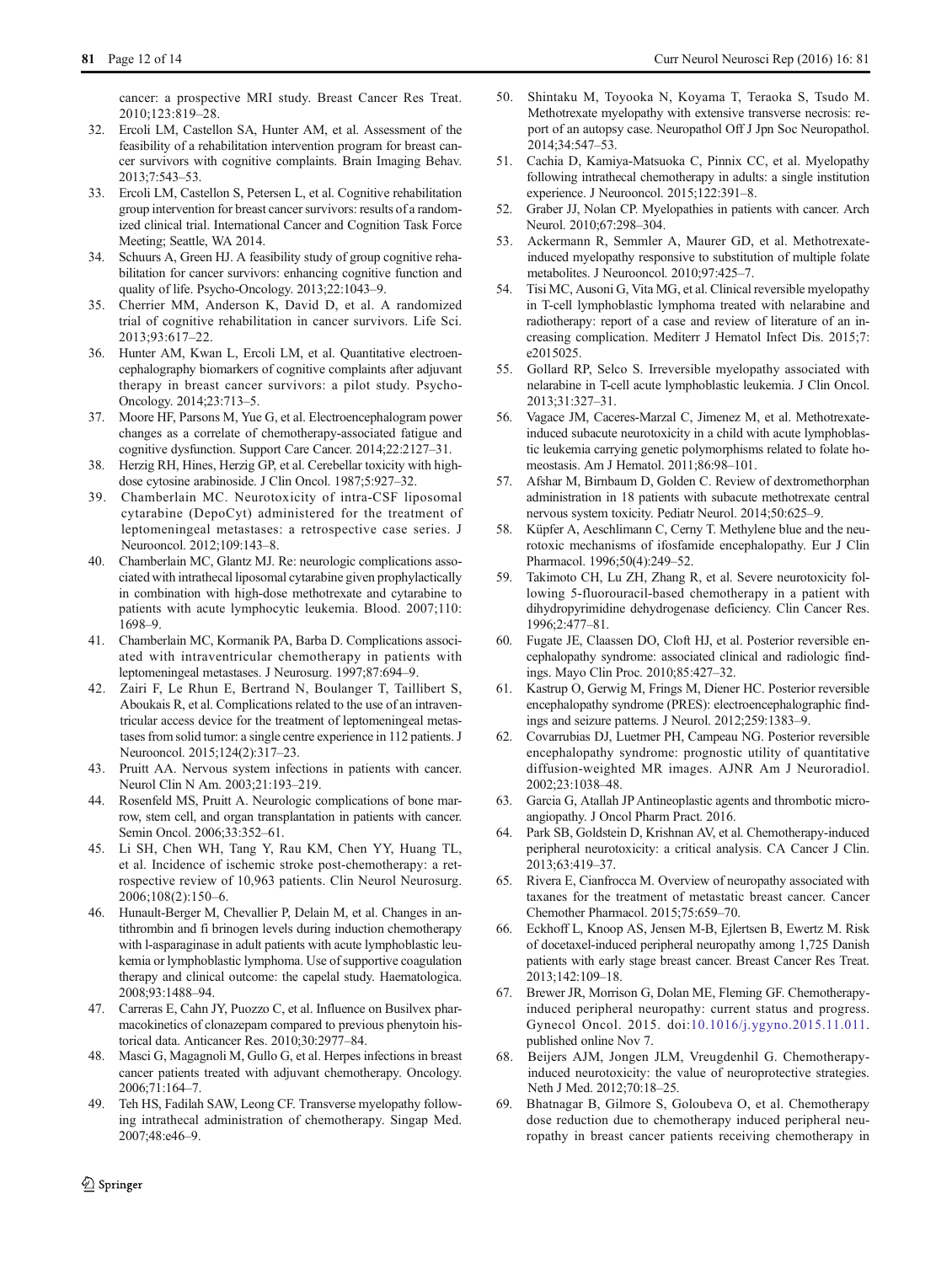<span id="page-12-0"></span>the neoadjuvant or adjuvant settings: a single-center experience. Springerplus. 2014;3:366.

- 70. Grisold W, Cavaletti G, Windebank AJ. Peripheral neuropathies from chemotherapeutics and targeted agents: diagnosis, treatment, and prevention. Neuro Oncol. 2012;14(4):iv45–54.
- 71. Osmani K, Vignes S, Aissi M, et al. Taxane-induced peripheral neuropathy has good long-term prognosis: a 1- to 13-year evaluation. J Neurol. 2012;259:1936–43.
- 72. Bahl A, Oudard S, Tombal B, et al. Impact of cabazitaxel on 2 year survival and palliation of tumour-related pain in men with metastatic castration-resistant prostate cancer treated in the TROPIC trial. Ann Oncol Off J Eur Soc Med Oncol ESMO. 2013;24:2402–8.
- 73. LaPointe NE, Morfini G, Brady ST, Feinstein SC, Wilson L, Jordan MA. Effects of eribulin, vincristine, paclitaxel and ixabepilone on fast axonal transport and kinesin-1 driven microtubule gliding: implications for chemotherapy-induced peripheral neuropathy. Neurotoxicology. 2013;37:231–9.
- 74. Avan A, Postma TJ, Ceresa C, et al. Platinum-induced neurotoxicity and preventive strategies: past, present, and future. Oncologist. 2015;20:411–32.
- 75. Argyriou AA, Polychronopoulos P, Iconomou G, Chroni E, Kalofonos HP. A review on oxaliplatin-induced peripheral nerve damage. Cancer Treat Rev. 2008;34(4):368–77. doi[:10.1016/j.](http://dx.doi.org/10.1016/j.ctrv.2008.01.003) [ctrv.2008.01.003](http://dx.doi.org/10.1016/j.ctrv.2008.01.003).
- 76. Kropff M, Giongco-Baylon H, Hillengass J, et al. Thalidomide versus dexamethasone for the treatment of relapsed and/or refractory multiple myeloma: results from OPTIMUM, a randomized trial. Haematologica. 2012;97:784–91.
- 77. Mileshkin L, Stark R, Day B, et al. Development of neuropathy in patients with myeloma treated with thalidomide: patterns of occurrence and the role of electrophysiologic monitoring. J Clin Oncol. 2006;24:4507–14.
- 78. Feyler S, Rawstron A, Jackson G, Snowden JA, Cocks K, Johnson RJ. Thalidomide maintenance following high-dose therapy in multiple myeloma: a UK myeloma forum phase 2 study. Br J Haematol. 2007;139:429–33.
- 79. Tosi P, Zamagni E, Cellini C, et al. Neurological toxicity of longterm(>1 yr) thalidomide therapy in patients with multiple myeloma. Eur J Haematol. 2005;74:212–6.
- 80. Giannini F, Volpi N, Rossi S, et al. Thalidomide-induced neuropathy: a ganglionopathy? Neurology. 2003;60:877–8.
- 81. Kirchmair R, Tietz AB, Panagiotou E, et al. Therapeutic angiogenesis inhibits or rescues chemotherapy-induced peripheral neuropathy: taxol- and thalidomide induced injury of vasa nervorum is ameliorated by VEGF. Mol Ther. 2007;15:69–75.
- 82. Isoardo G, Bergui M, Durelli L, et al. Thalidomide neuropathy: clinical, electrophysiological and neuoradiological features. Acta Neurol Scand. 2004;109:188–93.
- 83. Gay F, Hayman SR, Lacy MQ, et al. Lenalidomide plus dexamethasone versus thalidomide plus dexamethasone in newly diagnosed multiple myeloma. Blood. 2010;115:1343–50.
- 84. Barlogie B, Tricot G, Anaissie E, et al. Thalidomide and hematopoietic-cell transplantation for multiple myeloma. N Engl J Med. 2006;354:1021–30.
- Miltenburg NC, Boogerd W. Chemotherapy-induced neuropathy: a comprehensive survey. Cancer Treat Rev. 2014;40:872–82.
- 86. Peng L, Bu Z, Ye X, Zhou Y, Zhao Q. Incidence and risk of peripheral neuropathy with nab-paclitaxel in patients with cancer: a meta-analysis. Eur J Cancer Care (Engl). 2015. doi[:10.1111](http://dx.doi.org/10.1111/ecc.12407) [/ecc.12407](http://dx.doi.org/10.1111/ecc.12407). published online Nov 4.
- 87. Chaudhry V, Eisenberger MA, Sinibaldi VJ, Sheikh K, Griffin JW, Cornblath DR. A prospective study of suramin-induced peripheral neuropathy. Brain. 1996;119(Pt 6):2039–52.
- 88. Gill JS, Windebank AJ. Suramin induced ceramide accumulation leads to apoptotic cell death in dorsal root ganglion neurons. Cell Death Differ. 1998;5(10):876–83.
- 89.•• Hershman DL, Lacchetti C, Dworkin RH, et al. Prevention and management of chemotherapy-induced peripheral neuropathy in survivors of adult cancers: American Society of Clinical Oncology Clinical Practice Guideline. J Clin Oncol. 2014;32:1941–67. Evidence-based guidance on the optimum prevention and treatment approaches in the management of CIPN in adult cancer survivors.
- 90. Pace A, Giannarelli D, Galiè E, et al. Vitamin E neuroprotection for cisplatin neuropathy: a randomized, placebocontrolled trial. Neurology. 2010;74:762–6.
- 91. Mols F, Beijers AJM, Vreugdenhil G, Verhulst A, Schep G, Husson O. Chemotherapy-induced peripheral neuropathy, physical activity and health-related quality of life among colorectal cancer survivors from the PROFILES registry. J Cancer Surviv Res Pract. 2015;9:512–22.
- 92.•• Smith EML, Pang H, Cirrincione C, et al. Effect of duloxetine on pain, function, and quality of life among patients with chemotherapy-induced painful peripheral neuropathy: a randomized clinical trial. JAMA. 2013;309:1359–67. A randomized, double-blind, placebo-controlled crossover trial demonstrating effectiveness of duloxetine in the treatment of CIPNrelated pain.
- 93. Rao RD, Michalak JC, Sloan JA, et al. Efficacy of gabapentin in the management of chemotherapy-induced peripheral neuropathy: a phase 3 randomized, double-blind, placebo-controlled, crossover trial (N00C3). Cancer. 2007;110:2110–8.
- 94. Gallagher HC, Gallagher RM, Butler M, Buggy DJ, Henman MC. Venlafaxine for neuropathic pain in adults. Cochrane Database Syst Rev. 2015;8, CD011091.
- 95. Saarto T, Wiffen PJ. Antidepressants for neuropathic pain. Cochrane Database Syst Rev. 2007;4, CD005454.
- 96. Thompson DF, Brooks KG. Systematic review of topical amitriptyline for the treatment of neuropathic pain. J Clin Pharm Ther. 2015. doi[:10.1111/jcpt.12297](http://dx.doi.org/10.1111/jcpt.12297). published online June 7.
- 97. Hearn L, Derry S, Phillips T, Moore RA, Wiffen PJ. Imipramine for neuropathic pain in adults. Cochrane Database Syst Rev. 2014;5, CD010769.
- 98. Papapetrou P, Kumar AJ, Muppuri R, Chakrabortty S. Intravenous lidocaine infusion to treat chemotherapy-induced peripheral neuropathy. Case Rep. 2015;5:154–5.
- 99. Marineo G, Iorno V, Gandini C, Moschini V, Smith TJ. Scrambler therapy may relieve chronic neuropathic pain moreeffectively than guideline-based drug management: results of a pilot, randomized, controlled trial. J Pain Symptom Manag. 2012;43:87–95.
- 100. Xu WR, Hua BJ, Hou W, Bao YJ. Clinical randomized controlled study on acupuncture for treatment of peripheral neuropathy induced by chemotherapeutic drugs. Zhongguo Zhen Jiu. 2010;30:457–60.
- 101. Schroeder S, Meyer-Hamme G, Epplee S. Acupuncture for chemotherapy-induced peripheral neuropathy (CIPN): a pilot study using neurography. Acupunct Med. 2012;30:4–7.
- 102. Abd-Elsayed A, Schiavoni N, Sachdeva H. Efficacy of spinal cord stimulators in treating peripheral neuropathy: a case series. J Clin Anesth. 2015. doi[:10.1016/j.jclinane.2015.08.011.](http://dx.doi.org/10.1016/j.jclinane.2015.08.011) published online Sept 19.
- 103. Saini R, Chandragouda D, Talwar V, Rajpurohit S. Grade IV myositis: a rare complication of docetaxel. J Cancer Res Ther. 2015;11:664.
- 104. Orsucci D, Pizzanelli C, Alì G, et al. Nerve, muscle and heart acute toxicity following oxaliplatin and capecitabine treatment. Neuromuscul Disord NMD. 2012;22:767–70.